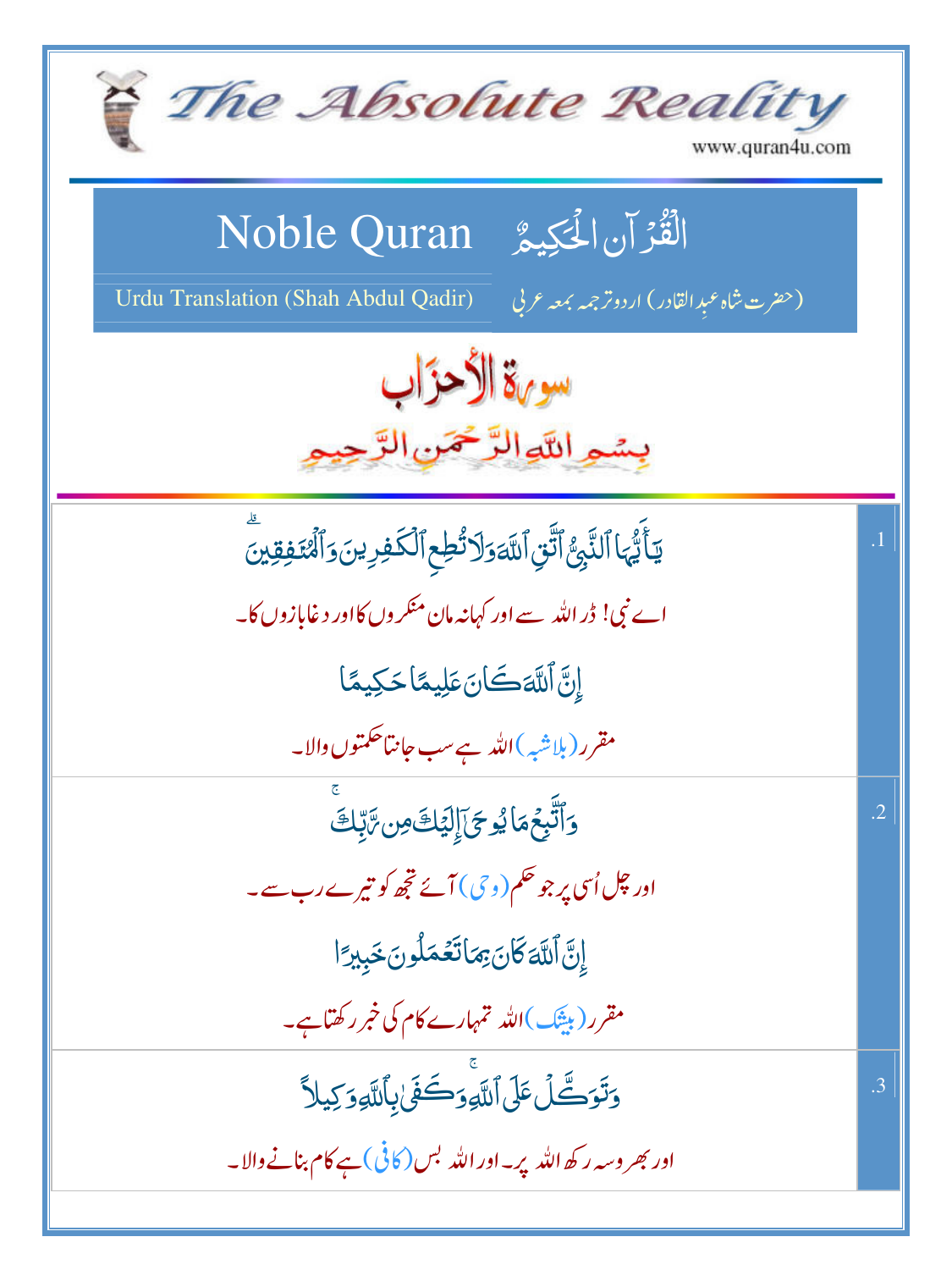| ۿ <mark>ٵڿ<i>ؘ</i>ڮؘڶ</mark> ٲڷڷڟڶؚڗ <sup>ڮ</sup> ڸؚ؋ؚڹۊؘڶڹؽڹ؋ۣڿۏڣ                                 | $\cdot$ |
|----------------------------------------------------------------------------------------------------|---------|
| اللہ نے رکھے نہیں کسی مر دکے دودل اس کے اندر۔                                                      |         |
| وَمَاجَعَلَ أَزۡوَاجَكُمُ ٱلَّـِّىتُظَهِرُونَ مِنۡهُنَّ أُمَّهَتِكُمۡ                              |         |
| اور نہیں کیاتمہاری جو رؤوں کو جن کوماں کہہ بیٹھے ہو، بیچ تمہاری مائیں۔                             |         |
| وَمَاجَعَلَ أَدُعِيَآءَكُمۡ أَبۡنَآءَكُمۡ                                                          |         |
| اور نہیں کیاتمہارے لے پالکوں(منہ بولے) کو تمہارے بیٹے۔                                             |         |
| .<br>ذَٰلِكُمۡ قَوۡلُكُم بِأَفۡوَاهِكُمۡ                                                           |         |
| ىيەتمہارى بات ہے اپنے منہ كى(اپنا قول) ۔                                                           |         |
| وَٱللَّهُ يَقُولُ ٱلۡئَیَّ وَهُوَ يَهۡلِى ٱلسَّبِيلَ                                               |         |
| اور الله کہتاہے ٹھیک (حق) بات اور وہی سو حجاتاہے راہ۔                                              |         |
| ٱدۡػُوهُمۡ لِأَبَآبِهِمۡ هُوَأَقَۡسَطُ عِندَآاللَّهِ                                               | .5      |
| پکارولے پالکوں کوان کے باپ کاکر کر ( کی نسبت سے )، یہی پوراانصاف ہے،اللہ کے ہاں۔                   |         |
| فَإِن لَّمَ تَعَلَّمُوٓ أَءَابَأَءَهُمۡ فَإِخُوٓ نُكُمۡ فِى ٱلدِّينِ وَمَوَالِيكُمۡ                |         |
| پھر اگر نہ جانتے ہو اُن کے باپ کو تو تمہارے بھائی ہیں دین میں،اور رفیق ہیں۔                        |         |
| <u>و</u> َلِّيۡسَ عَلَيۡكُمۡ جُنَا حٌ فِيمَاۤ أَخۡطَأۡتُم بِهِۦوَلَكِن مَّاتَعَمَّدَتُ قُلُوبُكُمۡ |         |
| اور گناہ نہیں تم پر جس چیز میں چُوک جاؤ، پر وہ جو دل سے ارادہ کیا۔                                 |         |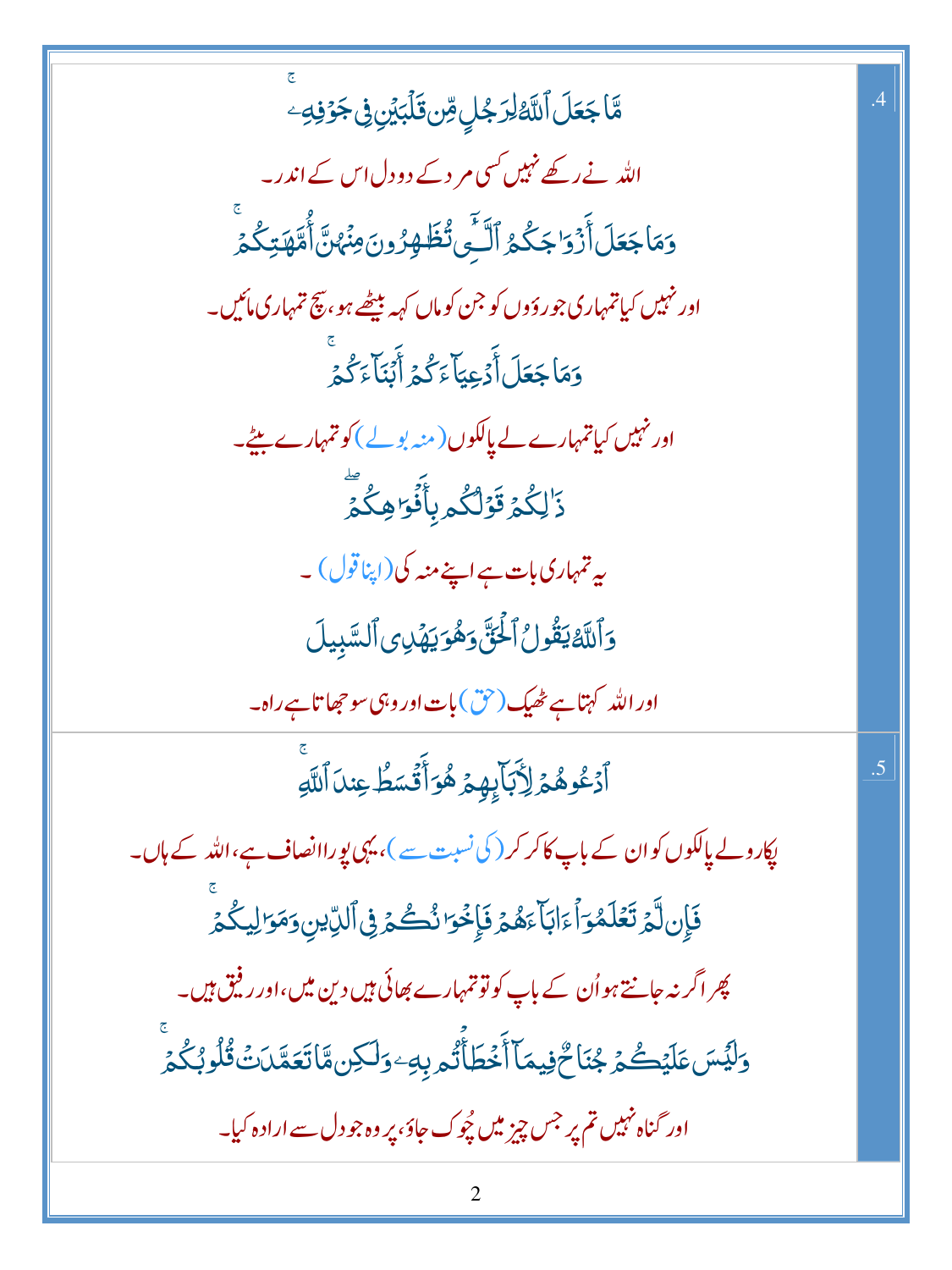وَكَانَ ٱللَّهُ غَفُوعًا تَّحِيمًا **3** وَكَانَ ٱللَّهُ غَفُو رَّاسَّ  $\ddot{\epsilon}$ Ć اور ہے اللہ بخشنے والا مہربان۔ ٱلنَّبِىُّ أَوۡلَىٰٰنِٱلۡهُۚؤۡمِنِینَ مِنۡ أَنَفُ ر<br>ا <u>ل</u>ئ پامتو<sub>ن</sub>ونیین<br>منابع مذ اُ<br>استعادات المصريات<br>المصريات نَّبِىُّ أَوۡلَىٰ بِٱلٰۡٓفُرۡ مِنِينَ۞ مِنۡ أَنفُسِہِمۡ وَأَزۡوَا جُاۡٓةَ أَمَّهَتُّهُمۡ Ĺ % ۔<br>ا ۔<br>ا Í **:** % أكلم ≶  $\frac{1}{2}$  $\frac{1}{2}$ م<br>أ ۗ◌ نجی سے لگاؤہے ایمان والوں کو زیادہ اپنی *ج*ان سے ،اور اُسلی عور نیں انکی مائیں ہیں۔ وَأَوْلُواْ ٱلْأَيْرَحَامِ بَعُضُهُمْ أَوْلَىٰ بِبَعْضٍ فِي كِتَبِ ٱللَّهِ مِنَ ٱلْمُؤْمِنِينَ وَٱلْمُهَجِرِينَ وَأَوۡلُوۡٱٱلۡۚۚ كَمَحۡاٰ مِبۡغَضُّهُمۡۚ أَوۡلَىٰٰٓ بِبُغۡضٍ فِى كِتَبِٱللَّهِ مِنَ ٱلٰۡٓئَۚ مِنِينَ وَٱلٰۡٓئَمِنِينَ وَ **:** اَد<br>ا ؙٞٙۏڵۄٲٲڷڒ*۠ٙڹٙ*ڬٲ*ۄ*ؚڹۼۘ۫ڞ۠ؠ۠ؽٙٲۨٛۯٙڵێڹؠۼڞۣ؋ۣڝؾؘڹؚٲڷڐۅڹٲڷ۠<sup>ۯ</sup> **:** ير<br>ئيري أَوۡلَىٰٰابِبَعۡ ہ<br>گ Í ڔ*ؙڂۮٚ* وَأَوُلُواْ ٱلْأَثْرَى حَامِ کُواُ ٱلۡلَٰٓ تَهۡ جَ ĺ اور ناتے والے (ریشتے دار )ایک دوسرے سے لگاؤر کھتے ہیں،اللہ کے حکم میں، زیادہ سب ایمان والوں اور و طن حچھوڑنے والوں سے ، ٳؚڷۜٳ<sub>ٚ</sub>ٲٝڹۊؘڡؘؙۼڵڗٲٝٳؚڸؘٲٲۯڸؾۜٳۑؚػ۠ۄڡۜٞٷۯۏٵؘ ر<br>ر á % ڔ  $\frac{1}{2}$ إِلَّاۤأَن تَفۡعَلۡوَاۡۚ إِلَىٰٓأَوۡلِ <u>ُ</u><br>ُ  $\mathfrak{c}$ ؚۣ<br>ٳؖۮٲٞڹ**ؾٞڡؘؘ۫ٙ**ػڶ  $\begin{bmatrix} \n\end{bmatrix}$ مکر ىيە کە کیاجاہواپنےر فیقوں سے احس**ان۔** كَانَ؟َ لِكَ فِى ٱلۡكِتَبِمَسۡطُورًا **:** <sup>ق</sup>َى ألْكِ ֧<u>֓</u>  $\int_0^1$ گانَ<mark>دَ</mark> یہ ہے کتاب **می**ں لکھا۔ .6 وَإِذۡأَخَذۡنَاصِ ٱلنَّبِيُّنَ مِيثَقَهُمۡ وَمِنكَ <mark>ۯ</mark>ٳؚۯۡٲۘڂۘۮؘۙٮؘ۬ٵ*ڡؚ*ڹۘٲڵٿؖڹؚؾٟ۠ڹؘڡؚڹڣڡؘۜۿۿ<sub>ۮ</sub>ۏ **:** % % ِ<br>ُ Ś ٳڔؙٙٲؖٛ؞ ر در ما -اور جب لیاہم نے نبیوں سے ان کا قرار اور کچھ سے وَمِن ثُّوحٍوَإِبۡرَاهِيمَ وَمُّوسَىٰۚ وَطِيسَىٰ أَبۡنِ مَرۡ يَمَ ڵ<br>ؙ  $\tilde{\mathbf{y}}$ عد <u>ؤمِن توحٍوَإِبْرَاهِيْمَرْدَ</u>مُوسَىٰ وَ <sup>ۣ</sup>ؚؚؚؚؚؚؚؚۣۻ؈ٚ۠ؖ۠۠<del>ٚ</del>ٟحٍدٙٳۣڹؙڗٮۿۣؠۜ<sub>ڞ</sub>ٙۯۿ ú<br>Y ة<br>م ۖ◌ اور نوح سے اور ابر اہیم سے اور موسیٰ سے اور عیسیٰ سے جو بیٹا مریم کا۔ .7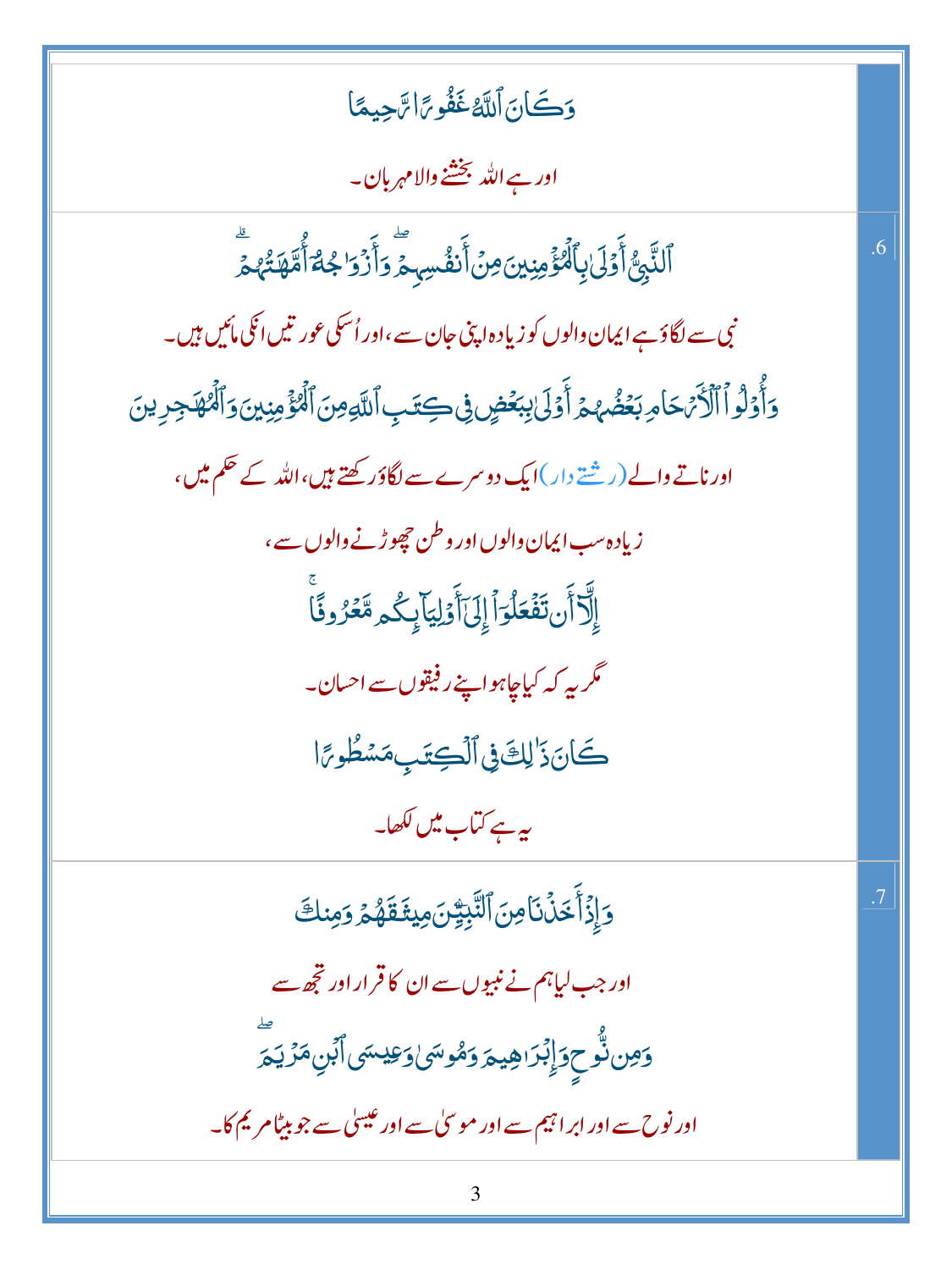| <u>و</u> َأَخَذُنَامِنُهُم مِّيثَقَّاغَلِيظًا                                                     |                    |
|---------------------------------------------------------------------------------------------------|--------------------|
| اورلیاہم نے اُن سے گاڑھاقرار (پختہ عہد)۔                                                          |                    |
| ڵۣؽ <i>ٙۺٙڶ</i> ٲٳڵڝؖٞڔۊؾؾٶؘڹڝؚۮؘۊڥٟڿ                                                             | $\overline{8}$     |
| تا( کہ) <mark>پو بی</mark> ھے اللہ سپجوں سے اُن کا پیچ۔                                           |                    |
| <u>و</u> َأَعَلَّ لِلْكَفِرِينَ عَذَابًا أَلِيمًا                                                 |                    |
| اور ر کھی ہے منکر وں کو د کھ کی مار۔                                                              |                    |
| يٓٲٛێ۠ؠٓٵٱڷؘۜۯؚؾڹؘٵڡؘڹ۠ۅٱٲڹۛػ۠ڒۅٲڹؚۼڡؘۃٙٲڷڷؘۅعؘڶؽؘػٛۮٳۮؘ۬ڿؘٲٷؘۛڷػٛۮؚ <sup>ڮڹ</sup> ۠ۏڒ۠           | .9                 |
| اے ایمان والو! یاد کر واحسان الله کااپنے اُوپر، جب آئیں تم پر فوجیں،                              |                    |
| فَأَمْسَلُنَا عَلَيۡہِمۡ بِيَّاۚوَجُنُودًالَّٰمۡ تَرَوۡهَاْ                                       |                    |
| پھر بھیجی ہم نے ان پر باؤ( آ ندھی )،اور وہ فوجیں جو تم نے نہیں دیکھیں۔                            |                    |
| وَكَانَ ٱللَّهُ بِمَاتَّعُمَلُونَ بَصِيرًا                                                        |                    |
| اور ہے اللہ جو کچھ کرتے ہو دیکھتا۔                                                                |                    |
| ٳؚۮؘ <b>ؚڿ</b> ٙٵۨۦ۠ۅػؙۄڡؚۜڹ؋ؘۊؚػؙ۠ۮؘۏڡؚڽؗٲ۠ۺڨؘڶ؋ڹػۢۮ                                             | .10 $\overline{a}$ |
| جب آئے تم پر اُوپر کی طرف سے اور نیچے سے،                                                         |                    |
| وَإِذَرَاغَتِ ٱلْأَبْصَرُ وَبَلَغَتِ ٱلْقُلُوبُ ٱلْحَنَاجِرَ وَتَظُنُّونَ بِأَللَّهِ ٱلظُّنُونَاْ |                    |
| اور جب ڈ گنے لگیں( پتھر ا <sup>گن</sup> یں) آنکھیں اور پہنچے دل گلے تک ،                          |                    |
| اور اٹکلنے (گمان کرنے لگے ) لگے تم اللہ پر کئی کئی اٹکلیں (طرح طرح کے گمان)۔                      |                    |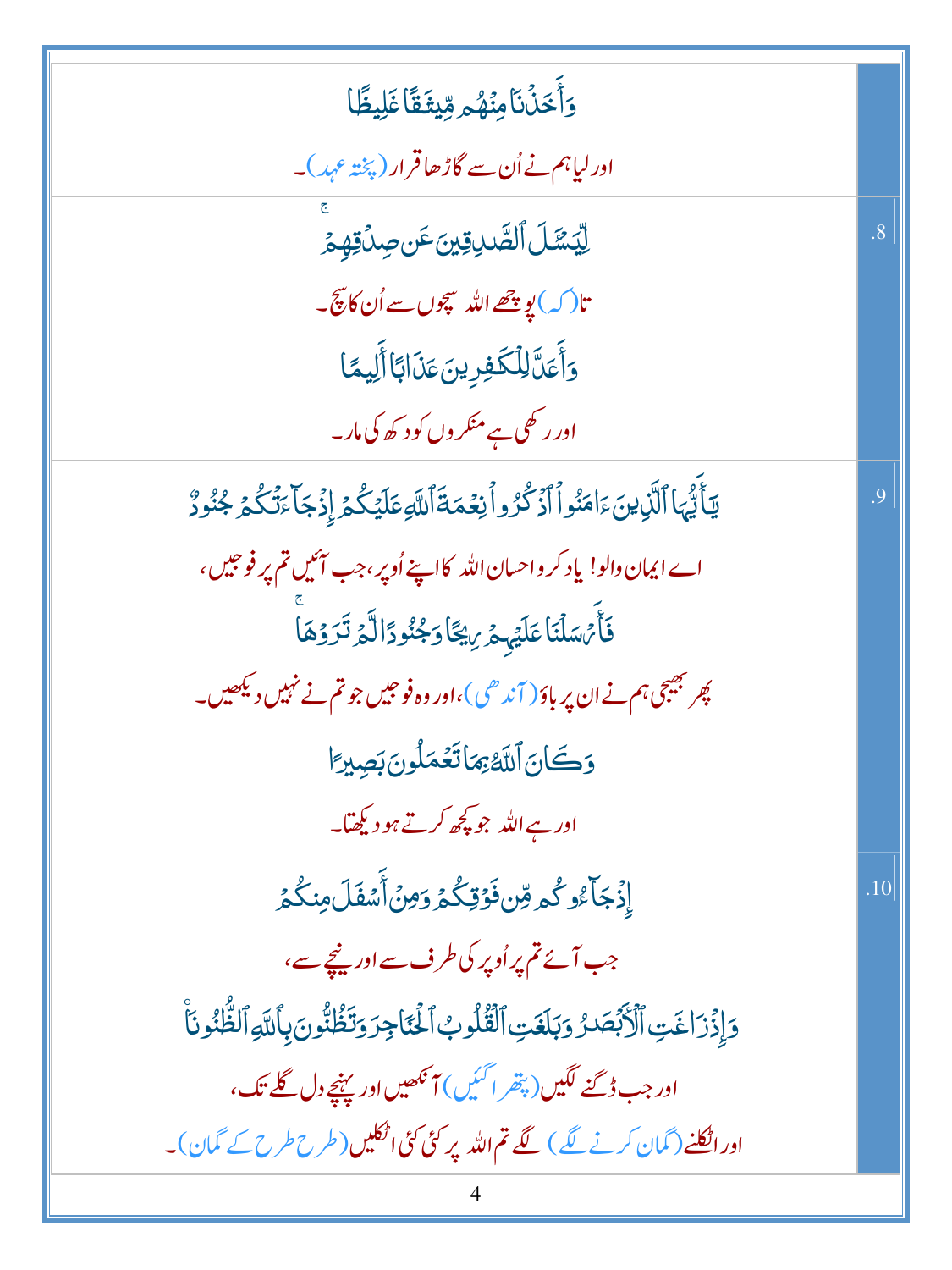| هُنَالِكَ ٱبۡتُلِىَ ٱلۡوَٰٓمِنُونَ وَرُٰلَزِلُو أَزِلۡزَ الاَّشَابِيدَا                                                    |     |
|----------------------------------------------------------------------------------------------------------------------------|-----|
| وہاں جانچے گئے ایمان والے اور حجھڑ حجھڑ ائے گئے زور کا حجھڑ حجھڑ انا۔                                                      |     |
| وَإِذَيَقُولُ ٱلْنُنَفِقُونَ وَٱلَّذِينَ فِى قُلُوبِهِم مَّرَضٌ                                                            | .12 |
| اور جب کہنے لگے منافق اور جن کے دلوں میں روگ ہے،                                                                           |     |
| مَّاوَعَدَنَا ٱللَّهُوَيَسُولُهُمَ إِلَّا غُزُويًا                                                                         |     |
| جو دعدہ دیاتھاہم کواللہ نے اور اس کے رسول نے سب فریب تھا۔                                                                  |     |
| <u>ۅ</u> ؘٳؚۮؘۊؘڶڶؾڟۜٳؠؚڣؘۊۨٞڡؚۨڹؙۿؽؘؾٲۜۿڶؾؿؙڔؚڹڶاۮڡ۠قؘٲ؞ؘڶػۢؽؘڣؘٲؠٙڿٶٲۨ                                                   | .13 |
| اور جب کہنے لگے ایک لوگ ان میں،اے یثر ب والو! تم کو ٹھکانانہیں،سو پھر (لو <sub>ٹ</sub> ) چلو۔                              |     |
| <u>و</u> َيَسۡقَـٰزِنۡ فَرِينٌّ مِّنۡهُمُ ٱلنَّبِيَّ يَقُولُونَ إِنَّ بُيُوتَنَا عَوۡىٰٓةٌوَمَاهِىَ بِعَوۡىَٰٓةٍ           |     |
| اور رخصت مانگنے لگے ایک لوگ اُن میں نبی سے ، کہنے لگے ،ہمارے <i>گھر</i> کھلے پڑے ہیں۔اور وہ کھلے نہیں پڑے۔                 |     |
| إِن يُرِيدُونَ إِلَّافِرَامًا                                                                                              |     |
| غرض اور نہیں مگر بھاگنا۔                                                                                                   |     |
| <u>و</u> َلَوۡدُخِلَتۡ عَلَيۡہِ مِرِّسۡ أَقۡطَا مِهَا ثُمَّ سُبِلُواۡ ٱلۡفِنَّنَةَلَأَنَوۡهَا                              | .14 |
| اور اگر شہر میں کوئی پی <sub>ٹھ</sub> (گھس ) آئے کناروں سے، پھر اُن سے چاہے دین سے بجلنا(گمر اب <sub>ک</sub> )، تو لے لیں، |     |
| وَمَاتَلَبَّثُواًبِهَا إِلَّا يَسِيرًا                                                                                     |     |
| اور ڈ ھیل نہ کریں اس <b>می</b> ں مگر تھوڑی۔                                                                                |     |
| 5                                                                                                                          |     |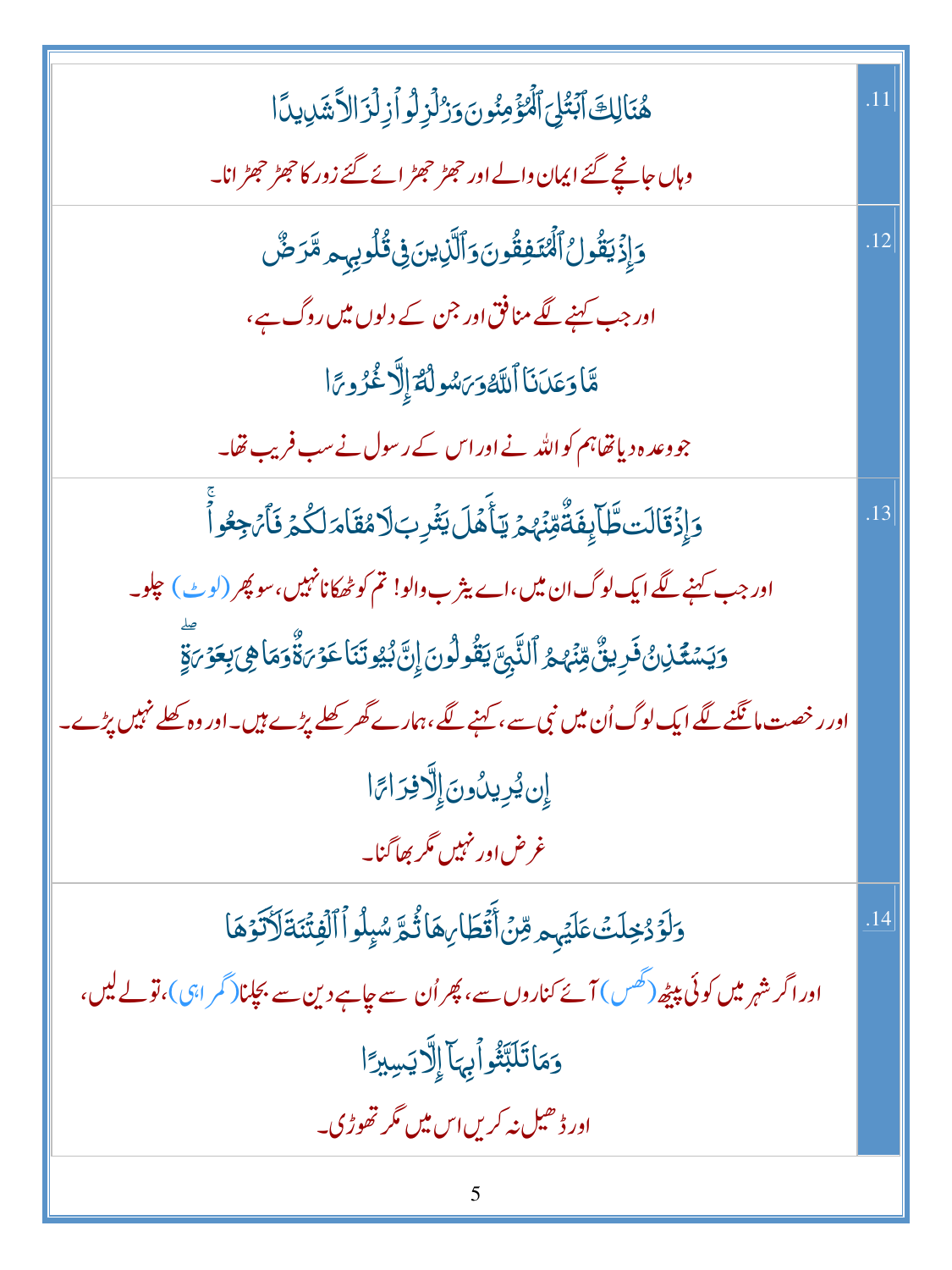| وَلَقَلْ كَانُواً عَهَلُواً ٱللَّهَ مِن قَبْلُ لَا يُوَلُّونَ ٱلْأَذَبَٰدَ                             | .15 |
|--------------------------------------------------------------------------------------------------------|-----|
| اورا قرار کرچکے تھے اللہ سے آگے کہ نہ پھیریں گے پیٹھ۔                                                  |     |
| وَكَانَ عَهْلُ أَللَّهِ مَسْمُولاً                                                                     |     |
| اور اللہ کے اقرار کی لُوچِ ہونی ہے۔                                                                    |     |
| قُللَّن يَنفَعَكُمُ ٱلْفِرَاءُ                                                                         | .16 |
| نُو <sub>کہہ</sub> ، کام نہ آئے گاتم کو بھاگنا،                                                        |     |
| إِن فَرَىۡتُم مِّنَ ٱلۡمَوۡتِ أَوِ ٱلۡقَتَٰلِ وَإِذَالَّا ثَمُتَّعُونَ إِلَّا قَلِيلاً                 |     |
| اگر بھاگوگے مرنے (موت) سے پامارے ( قُلْ ہو ) جانے سے اور پھر بھی کچل نہ پاؤ گے ، مگر تھوڑے د نوں۔      |     |
| <i>ۊؙ</i> ۠ڶؘ؋ؘڹۥؘۮؘٳٲڷۜڸ۫ؽؾۼڝؚڡ۠ػۢۄڡؚۜڹٲڷؘڷڸۅٳ۪ڹۛٲٛ؆ڶۯۑؚػٛؽٙۺۊٵٙٲٝۉٲٞ؆ڶۯۑؚػٛؽ۬؆ <sup>ۣڿ</sup> ڡؘۜڐٙۜ  | .17 |
| ٹُو <sub>ک</sub> ہہ، کون ہے تم کو بچائے اللہ سے اگر چاہے تم پر بُرائی یاچاہے تم پر مہر (مہربان ہو نا)۔ |     |
| وَلَايَجِلُونَ لَهُمْ قِن دُونِ أَللَّهِ وَلِيًّا وَلَا نَصِبِرًا                                      |     |
| اور نہ پائیں گے اپنے واسطے اللہ کے سِواکو ٹی حمائتی نہ مد د گار۔                                       |     |
| قَلْ يَعۡلَمُ ٱللَّهُ ٱلۡۡعَوِّقِينَ مِنكُمۡ وَٱلۡقَآابِلِينَ لِإِخۡوَا هِمۡ هَلُمَّ إِلَيۡنَا         | .18 |
| الله کومعلوم ہیں جواٹکاتے (ر کاوٹیں ڈالتے ) ہیں تم میں،اور کہتے ہیں اپنے بھائیوں کو،چلے آؤہمارے پاس۔   |     |
| وَلَا يَأْتُونَ ٱلْبَأْسَ إِلَّا قَلِيلاً                                                              |     |
| اور لڑائی میں نہیں آتے مگر کبھی( <sup>کم</sup> )۔                                                      |     |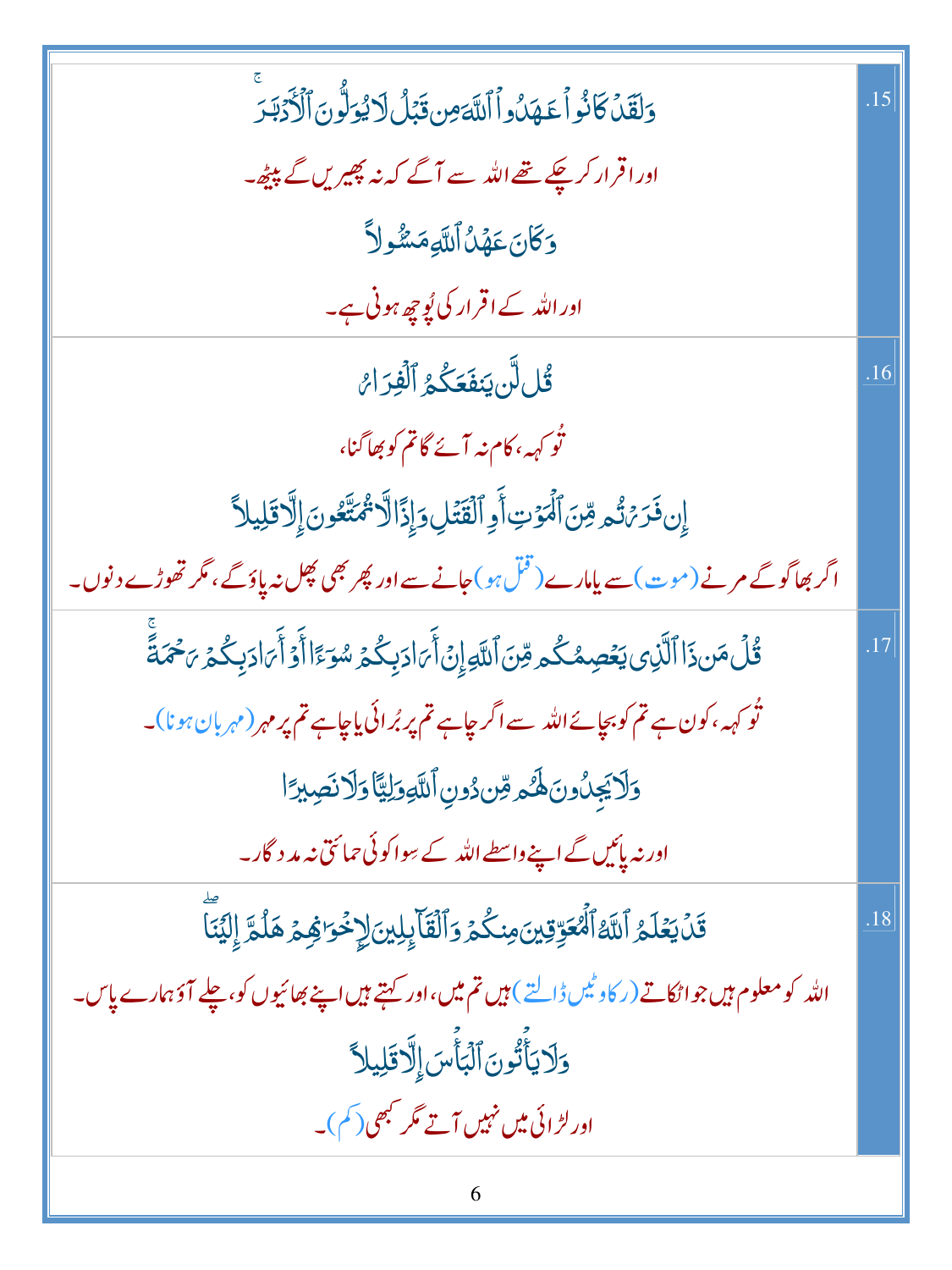ؚ<br>ٲٞڜ۫ڂ*ۜ*ۊۘٙػڶؽؘػۢؽؖ

 $19$ 

دریغ(حرت)رکھتے ہیں تمہاری طرف سے، فَإِذَاجَاًءَٱلۡوَٓئۡىَ ٱيۡتَهُمۡ يَنظُرُونَ إِلَيۡكَ تَدُو مُٰٓ أَعۡيُنُهُمۡ كَٱلَّذِى يُغۡشَىٰ عَلَيۡهِ مِنَ ٱلۡمَوۡتِّ پھر جب آئے ڈر کاوقت، توتُو دیکھے تکتے ( دیکھتے) ہیں تیری طرف، ڈ گراتی(گھومتی) ہیں آ نکھیں اُن کی، جیسے کسی پر آئے بیہو شی موت کی، فَإِذَاذَهَبَ ٱلْخَزَنُ سَلَقُوكُمِ بِأَلْسِنَةٍ حِدَادٍ أَشِحَّةً عَلَى ٱلْخَبَّرِ پھر جب جاتار ہے ڈر کاوقت، چڑھ چڑھ کر بولیں تم پر تیز تیز زبانوں سے،ڈھکے پڑتے (حریص) *بی*ں مال پر، أُوْلَيْكَ لَمُ يُؤْمِنُواْ فَأَحْبَطَ اللَّهُ أَعْمَلَهُمْ وہ لوگ یقین نہیں لائے، پھر اکارت(ضائع) کر ڈالے اللہ نے اُن کے کئے (اعمال)۔ وَكَانَ ذَٰ لِكَ عَلَى اللَّهِ يَسِبِرَّا اور بہ ہے اللہ پر آسان۔ يَّحْسَبُونَ ٱلْأَحْزَابَ لَيۡ يَذۡفَبُوۡآْ .20 جانتے ہیں، فوجیں (حملہ آور کشک) نہیں گئیں۔ وَإِن يَأْتِ ٱلْأَحْزَابُ يَوَدُّواْلَوۡ أَنَّهُم بَادُونَ فِى ٱلْأَعۡدَابِ يَسۡٓلُونَ عَنۡ أَنۡبَآ بِكُمۡٓ اور اگر آ جائیں فوجیں (حملہ آور) تو آرزوکریں، سی طرح باہر گئے ہوں گاؤں میں، یو چھاکریں تمہاری خبریں۔ وَلَوَكَانُواْفِيكُمِ مَّاقَتَلُوَاْ إِلَّاقَلِيلاً اور اگر ہوں تم میں لڑائی نہ کریں مگر تھوڑے۔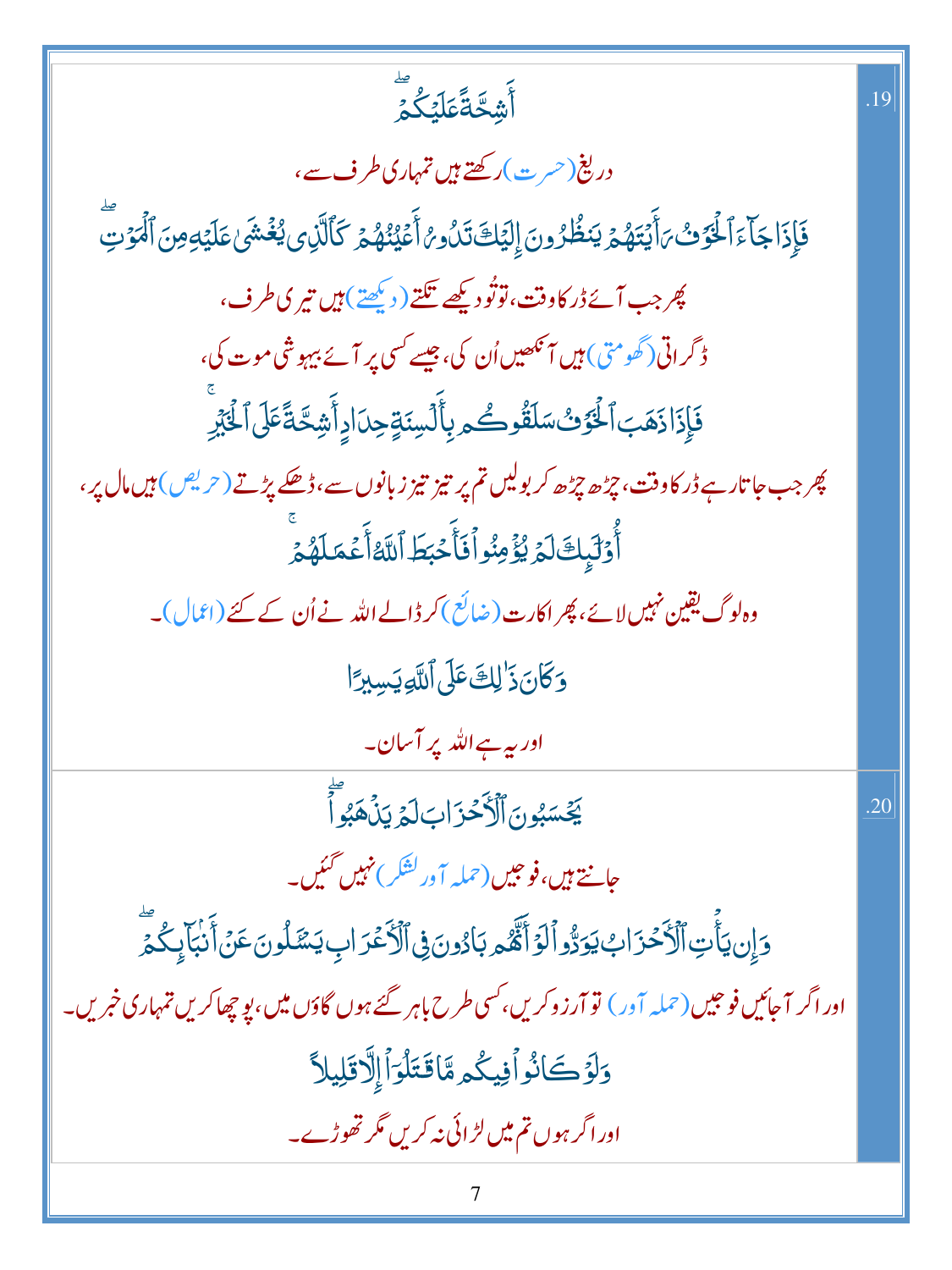| لَّقَدۡ كَانَ لَكُمۡ فِى ٱسُولِ ٱللَّهِ أُسۡوَةٌ حَسَنَةٌ                                       | .21 |
|-------------------------------------------------------------------------------------------------|-----|
| تم کو بھلی تھی سیکھنی ریبول کی جال،                                                             |     |
| لِّمَن كَانَ يَرۡ جُواۡ ٱللَّهَ وَٱلۡيَوۡمَ ٱلۡأَخِرَ وَذَكَرَ ٱللَّهَ كَثِيرَ ا                |     |
| جو کوئی اُمید رکھتاہے اللہ کی اور پچھلے دن کی اور یاد کر تاہے اللہ کو بہت سا۔                   |     |
| وَلَّمَّا رَءَا ٱلْمُؤْمِنُونَ ٱلْأَحْزَابَ قَالُواْ                                            | .22 |
| اور جب دیکھیں مسلمانوں نے فوجیں (ڈشمن کالشکر)، بولے،                                            |     |
| هَذَامَا وَعَدَنَا ٱللَّهُوَىَسُولُهُوَصَدَنَىَ ٱللَّهُوَىَسُولُهُ                              |     |
| پیروہی ہے جو وعدہ دیا تھاہم کو اللہ نے اور اُس کے رسول نے،اور بیچ کہااللہ نے اور اس کے رسول نے، |     |
| وَمَازَادَهُمۡ إِلَّاۤۤ إِيَمَنَاۚ وَتَسۡلِيمًا                                                 |     |
| اور ان کواور بڑھایقین اور اطاعت کرنا۔                                                           |     |
| قِّنَ ٱلۡۖ ۚ وَمِنِينَ بِجَالٌ صَدَقُواۡ مَا عَهَدُواۡ ٱللَّهَ عَلَيۡةِ                         | .23 |
| ایمان والوں میں کتنے مر د ہیں کہ پیچ کر د کھایاجس پر قول کیاتھااللہ سے۔                         |     |
| فَمِنۡهُۢ <i>ۄ</i> مَّن <b>قَضَىٰۚ ثَخَبَٰكُوَمِنۡهُ</b> ۄمَّن <b>ْ</b> يَ <b>نتَظِ</b> رُ      |     |
| پھر کوئی ہے ان میں کہ یوراکر چکااپناذ <sub>میں</sub> ،اور کوئی ہے ان میں راہ دیکھتا۔            |     |
| وَمَابَنَّالُواۡتَبۡلِيلاَ                                                                      |     |
| اور بدلہ نہیں ایک ذرہ۔                                                                          |     |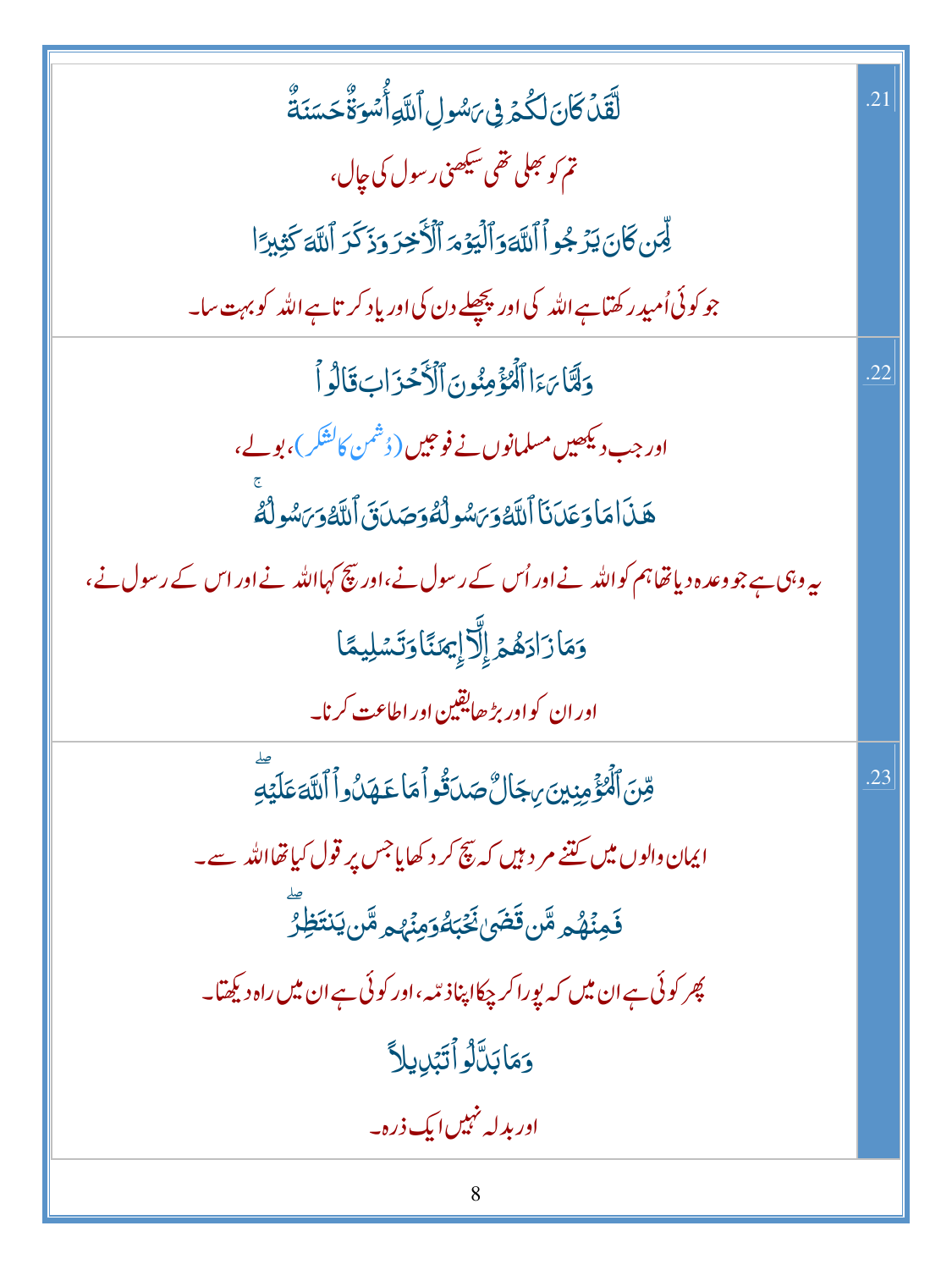| ڵؚؾ <i>ڿٙۯؚؽٙ</i> ٲٮ <i>ڐۜٵ</i> ۠ڵڟۜٮڔۊؾۛؾڔۣڝؚۮؙۊڥٟڿ                                                       | .24 |
|------------------------------------------------------------------------------------------------------------|-----|
| تا( کہ)بدلہ دےاللہ سچوں کواُن کے پیچ کا،                                                                   |     |
| وَيُعَزِّبَ ٱلۡۡمُنَفِقِينَ إِنۺَآءَٲٛوۡ يَتُوبَعَلَيۡهِمۡ                                                 |     |
| اور عذاب کرے منافقوں کواگر چاہے، یاتوبہ ڈالے اُن کے دل پر،                                                 |     |
| إِنَّ اللَّهَ كَانَ غَفُو بَرَا تَّاحِيمًا                                                                 |     |
| بیشک اللہ ہے بخشامہ <sub>ر</sub> بان۔                                                                      |     |
| وَىَدَّٱلَّكَ ٱلَّذِينَ كَفَرُواۡبِغَيۡظِهِمۡ لَمۡ يَنَالُوۡاۡ خَبۡرَۚٓٵ                                   | .25 |
| اور پھیر ( واپس بھیج ) دیااللہ نے منکر وں کو،اپنے غصہ میں بھرے،ہاتھ نہ لگی کچھ بھلائی۔                     |     |
| وَكَفَى ٱللَّهُ ٱلۡمُؤۡمِنِينَ ٱلۡقِتَالَ                                                                  |     |
| اور آپ اُٹھالی اللہ نے مسلمانوں کی لڑ ائی۔                                                                 |     |
| <u>وَكَانَ</u> اللَّهُ قَوِيًّا عَزِيزًا                                                                   |     |
| اور ہے اللہ <mark>زورآ در زبر دست۔</mark>                                                                  |     |
| وَأَنزَلَ ٱلَّذِينَ ظَهَرُوهُمِ مِّنۡ أَهۡلِ ٱلۡكِتَبِ مِن صَيَاصِيهِمۡ وَقَذَفَ فِى قُلُوبِهِمُ ٱلرُّعۡبَ | .26 |
| اور اتار دیاان کوجوان کے رفیق ہوئے تھے کہاب دالے،اُن کی گڑ ھیوں ( قلعوں) سے،                               |     |
| اور ڈالی اُن کے دل میں دھاک،                                                                               |     |
| فَرِيقًاتَقَتُلُونَ6تَأْسِرُونَفَرِيقًا                                                                    |     |
| کتنوں کو تم جان سے مارنے لگے،اور کتنوں کو بندی(قیدی) کیا۔                                                  |     |
|                                                                                                            |     |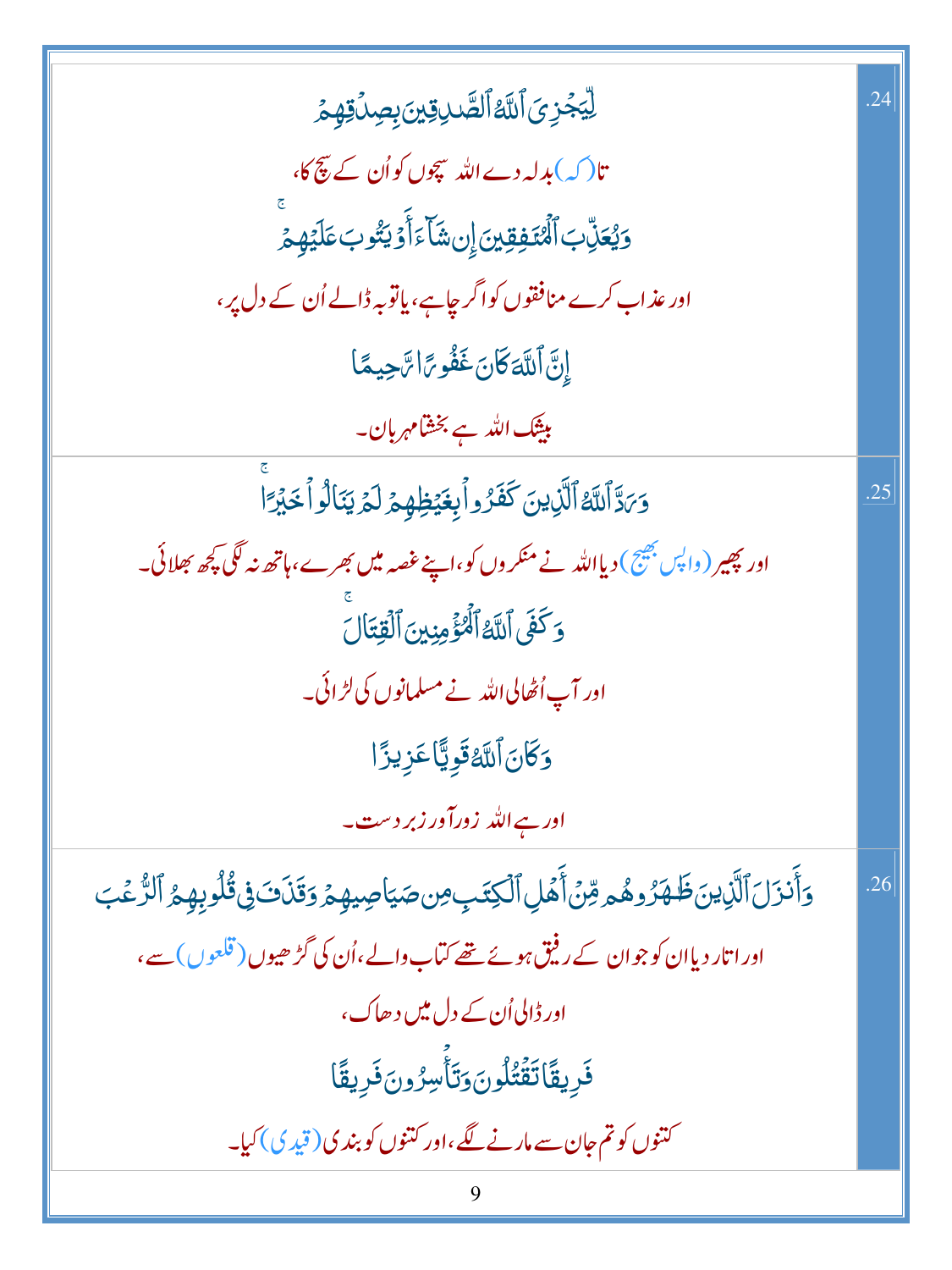| وَأَوۡىَٰٓ تَكُمۡ أَيۡهَٰهُمۡ وَدِيۡدَهُمۡ وَأَهۡمَا لَهُمۡ وَأَيۡهَٰٓ مَالَّمۡ تَطَّوهَاۤ                        | .27 |
|-------------------------------------------------------------------------------------------------------------------|-----|
| اور تم کو ملائی ( وراثت کی )اُن کی زمین،اور اُن کے گھر ،اور اُن کے مال،                                           |     |
| اور ایک زمین جس پر نہیں پھیرے تم نے اپنے قدم،                                                                     |     |
| <i>ۏػٙ</i> ۨٳڹٱڷڐڠڶڸڞڴڸۨۺؘ۬؏ؚۊؘڸؠڗٵ                                                                               |     |
| اور ہے اللہ سب چیز کر سکتا۔                                                                                       |     |
| يَأَيُّهَا ٱلنَّبِيُّ ثُلٍ لِأَزْرَا جِكَ                                                                         | .28 |
| اے نبی! کہہ دے اپنی عور توں کو،                                                                                   |     |
| ٳۣڹ؇ <i>ڎڎ۠ۊڐٛڔۮ</i> ڹٱڶۘڂؚۘێۏۊؘٲڶڵ۠ٲٮ۬ٛؾٵۏؘڹۣؠڹڎؔۿؘٲڡ۫ؾٙۼٲڶؿڹٲ۠ٚڡؘؾؚۨۧڂػٛؾۜٞۄٲ۠ۺڗؚڂػۢڹؓۺڒٲػٙٲ <del>ػ</del> ڡۣؠڵٲ |     |
| اگر تم ہو چاہتیاں د نیاکا جینااور یہاں کی رونق، تو آؤ کچھ فائدہ دوں تم کواور رخصت کر وں بھلی طرح سے ۔             |     |
| وَإِن كُنتُنَّ تُرِدُنَ ٱللَّهَوَىَ هُولَهُ وَٱلدَّامَ ٱلْأَخِرَةَ                                                | .29 |
| اور اگر <b>تم ہو چاہتیاں اللہ کواور اس کے رسول کواور پچھلے (</b> آخر ت کے <b>)گھر کو</b> ،                        |     |
| فَإِنَّ ٱللَّهَأَعَلَّ لِلۡمُحۡسِنَتِ مِنكُنَّ أَجۡرَٓ اعَظِيمًا                                                  |     |
| تواللہ نے رکھ چھوڑاہے اُن کوجو تم میں نیکی پر ہیں نیگ (اجر) بڑا۔                                                  |     |
| <b>يَنِسَآءَآلنَّبِ</b> ّ                                                                                         | .30 |
| اے نبی کی عور تو!                                                                                                 |     |
| مَن يَأْتِ مِنكُنَّ بِفَحِشَةٍمُّبَيِّنَةٍ يُضَعَفُ لَهَا ٱلْعَذَابُ ضِعۡفَدۡنِ                                   |     |
| جو کوئی کرلائے تم میں کام بے حیائی کاصر پیج، ڈونی ہواس کومار دوہر ی۔                                              |     |
| 10                                                                                                                |     |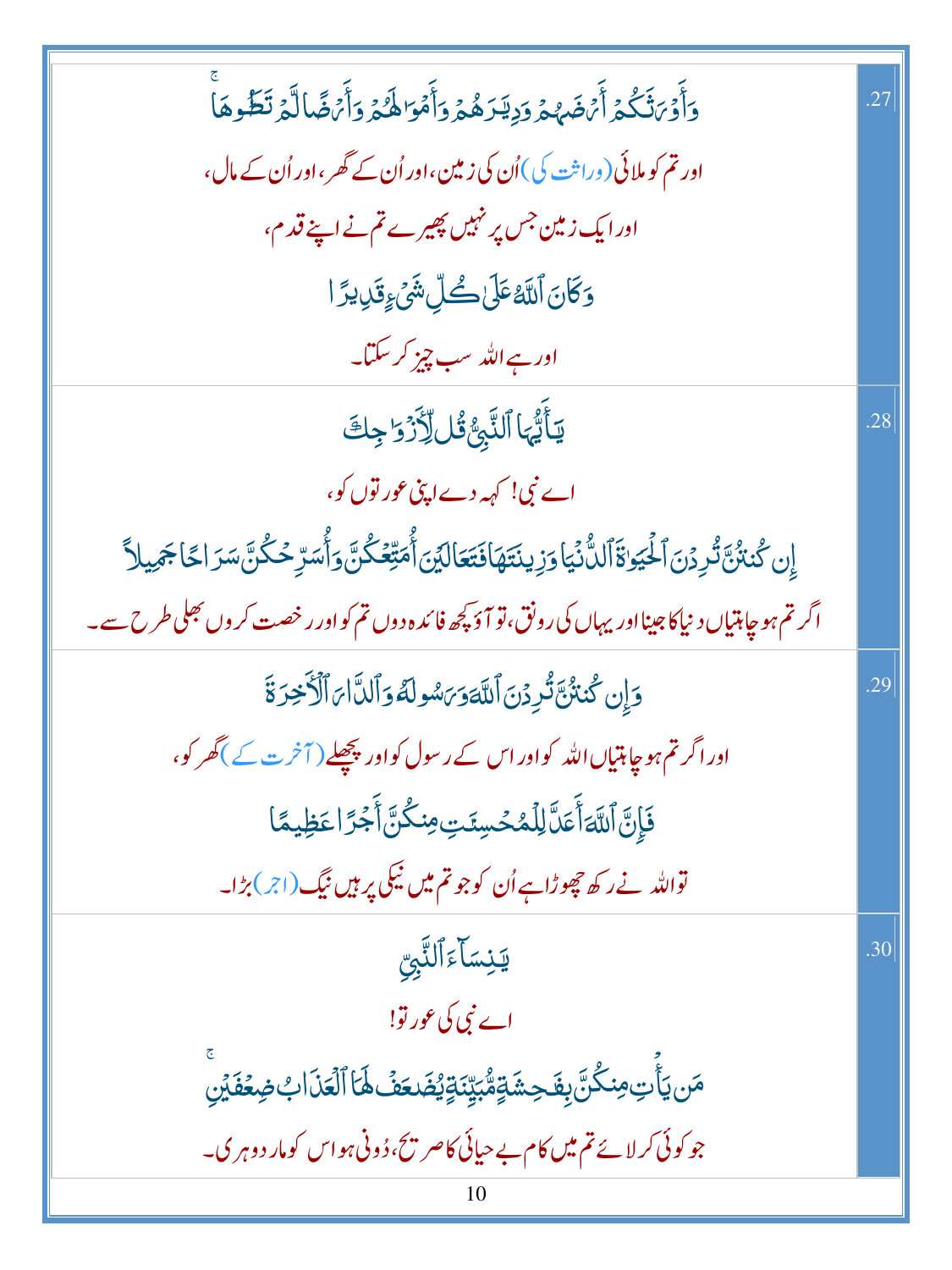| وَكَانَ ذَٰ لِكَ عَلَى ٱللَّهِ يَسِبِرَّا                                                                   |     |
|-------------------------------------------------------------------------------------------------------------|-----|
| اور ہے بیہ اللہ پر آسان۔                                                                                    |     |
| <u>و</u> َمَن يَقَّنُتُ مِنكُنَّ لِلَّهِوَىَسُولِهِ ۖ وَتَعُمَلُ صَلِحًا نُّؤُقِّهَا أَجْرَهَا مَرَّ تَيْنِ | .31 |
| اور جو کوئی تم میں اطاعت کرے اللہ کی اور اسکے رسول کی،اور کرے کام نیک،                                      |     |
| دیں ہم اُسکواس کانیگ(اجر) دوبار،                                                                            |     |
| وَأَعْتَدُنَا لَهَا بِرْقَاكَرِيمًا                                                                         |     |
| اور رکھی ہے ہم نے اس کے واسطے روزی عزت کی۔                                                                  |     |
| يَنِسَآءَ ٱلنَّبِيِّ لَسَّنُّنَّ كَأَحَدٍ قِنَ ٱلنِّسَاءِ                                                   | .32 |
| اے نبی کی عور تو! تم نہیں ہو جیسے ہر کوئی عور تیں،                                                          |     |
| ٳۣڹٱؾؖٞڦؘؽ۬ڽ۠؋ؘڶٳػؘڂٞۻؘۼڹؘڔؚٵۘڷڤؘۯڸڣؘؾڟڡؘڂٱڷۜڹ؈ڣۣ؋ٙڶڽؚۜڡؚٷڒڞ۠                                               |     |
| اگر تم ڈر رکھو،سو تم دب کرنہ کہوبات پھر لاچ کرے کوئی جس کے دل میں روگ ہے،                                   |     |
| <u>وَقُلْنَ قَوْ</u> لاًمَّعْزُوفًا                                                                         |     |
| اور کہو بات معقول۔                                                                                          |     |
| <u>وَقَرْنَ فِي بُيُوتِكُنَّ وَلَا تَبَرَّجْنَ تَبَرُّجَ ٱلْجَمِلِيَّةِ ٱلْأُولَى</u>                       | .33 |
| اور قرار پکڑ واپنے گھر وں میں،اور د کھائی نہ پھر وحبیباد کھاناد ستور تھاپہلے وقت نادانی کے ۔                |     |
| وَأَقِمۡنَ ٱلصَّلَوٰاةَوَءَاتِينَ ٱلزَّكَوٰاةَوَأَطِعۡنَ ٱللَّهَوَىَسُولَةَ                                 |     |
| اور کھڑی رکھو نماز ،اور دیتی رہو ز کو ۃ،اور اطاعت میں رہو اللہ کی اور اس کے رسول کی۔                        |     |
| 11                                                                                                          |     |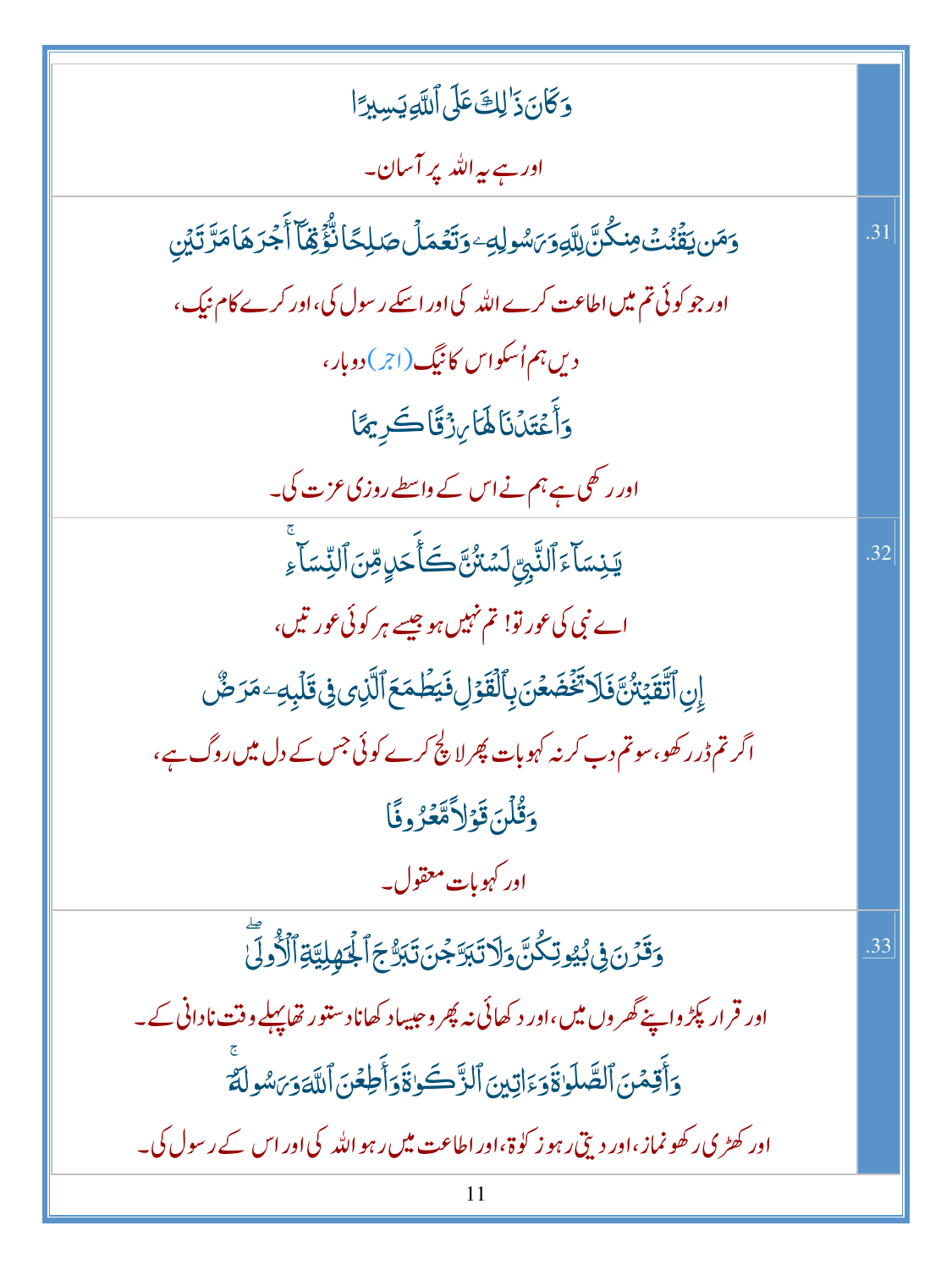| إِجَّمَا يُرِيدُ ٱللَّهْ لِيُذُهِبَ عَنكُمُ ٱلرِّجْسَ أَهۡلَ ٱلۡبَيۡتِ وَيُطَهِّرَ كُمۡ تَطۡهِيرَ ا   |     |
|-------------------------------------------------------------------------------------------------------|-----|
| اللہ یہی چاہتاہے، کہ دور کرے تم سے گندی باتیں،اِس گھر والو،اور ستھر اکرے تم کوایک ستھرائی سے۔         |     |
| <u>و</u> ؘٲڒۘ۫ڴۯڹؘڡؘٵێٛڹٙڶڸ؋ۣڹ۠ؽۅؾؚڂٛڽٞٙ؈ؚ <i>ڹ۫</i> ٵؾؾؚٲڷؘؘڸۅۯٲڶؙؚڂۘڡؘڐ۪ۨ                           | .34 |
| اور یاد کر وجو پڑھی جاتی ہیں تمہارے گھر وں میں اللہ کی باتیں اور عقلمند ک۔                            |     |
| إِنَّ اللَّهَ كَانَ لَطِيفًا خَبِيرًا                                                                 |     |
| مقرر ( بی <u>ش</u> ک)اللّٰہ ہے <sub>ت</sub> ھید جانتاخبر دار۔                                         |     |
| ٳۣڹؖٵڷۿۺڸڢؾؾؘۅؘٲڷۿۺڸڡؾؚۅؘٲڷۿٷٙڡؚڹؾۊٵٙڷۘۿٷٙڡؚٸؾ                                                        | .35 |
| تخقیق مسلمان مر د اور مسلمان عور تیں اور ایماند ار مر د اور ایماند ار عور تیں                         |     |
| وَٱلۡقَنِتِينَ وَٱلۡقَـٰنِتَـٰتِ وَٱلصَّـٰلِ قِينَ وَٱلصَّـٰلِ قَـٰتِ                                 |     |
| اور بند گی کرنے والے مر د اور بند گی کرنے والی عور تیں اور سچے مر د اور سچی عور تیں                   |     |
| وَٱلصَّـٰبِرِينَ وَٱلصَّـٰبِرَ اتِ وَٱلۡخَشِعِينَ وَٱلۡخَشِعَـٰتِ                                     |     |
| اور محنت سہنے والے مر  د اور محنت سہنے والی عور تیں اور دے رہنے والے مر  د اور د بی رہنے والی عور تیں |     |
| وَٱلۡاَتَصَالِّةِينَ وَٱلۡاَتَصَالِّقَتِ وَٱلصَّدِمِينَ وَٱلصَّدِمَتِ                                 |     |
| اور خیر ات کرنے والے مر د اور خیر ات کرنے والی عور تیں اور روزہ دار مر د اور روزہ دار عور تیں         |     |
| وَٱلۡخِفِظِينَ فُرُوجَهُمۡ وَٱلۡخِفِظَتِ                                                              |     |
| اور تھامنے والے مر د اپنی شہوت کی جگہ اور تھامنے والی عور تیں                                         |     |
|                                                                                                       |     |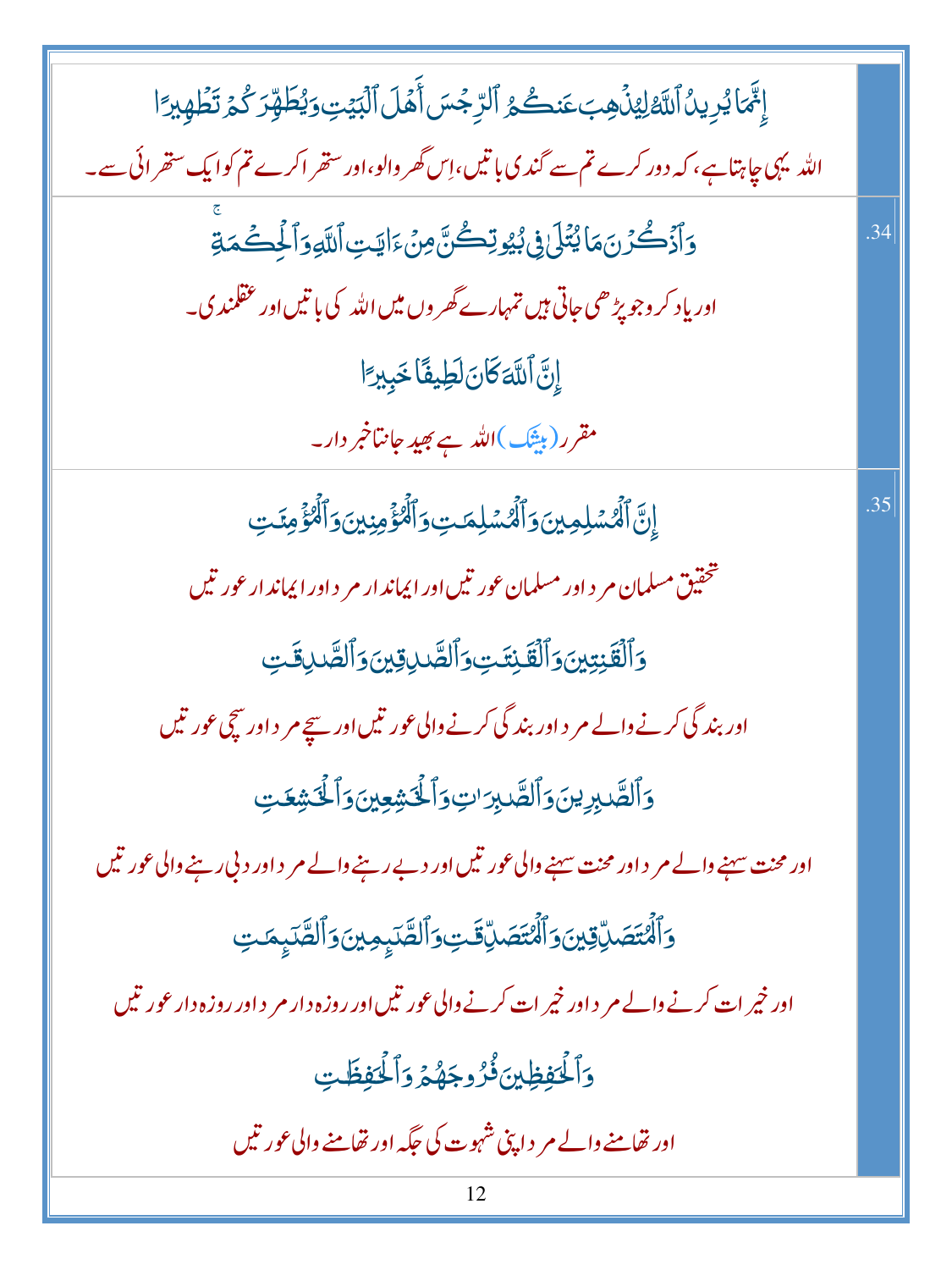| وَٱلذَّاكِرِينَ ٱللَّهَ كَثِيرًا وَٱلذَّاكِبَانِ                                                                             |     |
|------------------------------------------------------------------------------------------------------------------------------|-----|
| اور یاد کرنے والے مر د اللہ کو بہت سااور یاد کرنے والی عور تیں،                                                              |     |
| أَعَلَّ ٱللَّهُ لَهُ مِ مَّغۡفِرَ ةَّوَأَجۡرَٓ اعَظِيمًا                                                                     |     |
| ر کھی ہے اللہ نے اُن کے واسطے معافی اور نیگ(ج) بڑا۔                                                                          |     |
| وَمَاكَانَ لِمُؤْمِنٍ وَلَامُؤُمِنَةٍ إِذَاقَضَى ٱللَّهُوَىَسُولُهُٓ أَمۡرَ اأَن يَكُونَ لَهُمُ ٱلٰۡٓئِيَرَةُمِنۡ أَمۡرِهِمۡ | .36 |
| اور کام نہیں کسی ایماند ار مر د کانہ عورت کا،جب تھٰہر ادے اللہ  اور اُس کار سول کچھ کام،                                     |     |
| کە <sup>اُ</sup> ن کورہےاختیاراپنے کام کا۔                                                                                   |     |
| وَمَن يَعۡصِ ٱللَّهَوَىَسُولَهُ فَقَلۡ ضَلَّ ضَلَلۡ طَلَا مُّبِينَا                                                          |     |
| اور جو کوئی بے حکم چلااللہ کے اور اُس کے رسول کے ،سوراہ بھولا صر پیچچوک۔                                                     |     |
| وَإِذْتَقُولُ لِلَّذِىَ أَنۡعَمَ ٱللَّهُ عَلَيۡهِ وَأَنۡعَمۡتَ عَلَيۡهِ                                                      | .37 |
| اور جب تُو کہنے لگااس شخص کو جس پر اللہ نے احسان کیا،اور تونے احسان کیا،                                                     |     |
| أَمۡسِكۡ عَلَيۡكَ زَوۡجَكَ وَٱتَّقِ ٱللَّهَ                                                                                  |     |
| رہنے دےاپنے پاس اپنی جورو( بیوی)،اور ڈراللہ سے،                                                                              |     |
| <b>وَتَّخْفِي فِى نَفْسِكَ مَا ٱللَّهُ مُبۡلِ</b> يِهِ                                                                       |     |
| اور تُوجِهيا تا تھااپنے دل ميں ايک چيز ،جواللّٰہ اس کو کھولاجاہتاہے،                                                         |     |
| وَتَخَشَى ٱلنَّاسَ وَٱللَّهُ أَحَقُّ أَن تَخَشَلَهَ                                                                          |     |
| اور تُوڈر تا تھالو گوں سے۔اور اللہ سے زیادہ ج <u>ا پ</u> یَے ڈر ناتجھ کو،                                                    |     |
|                                                                                                                              |     |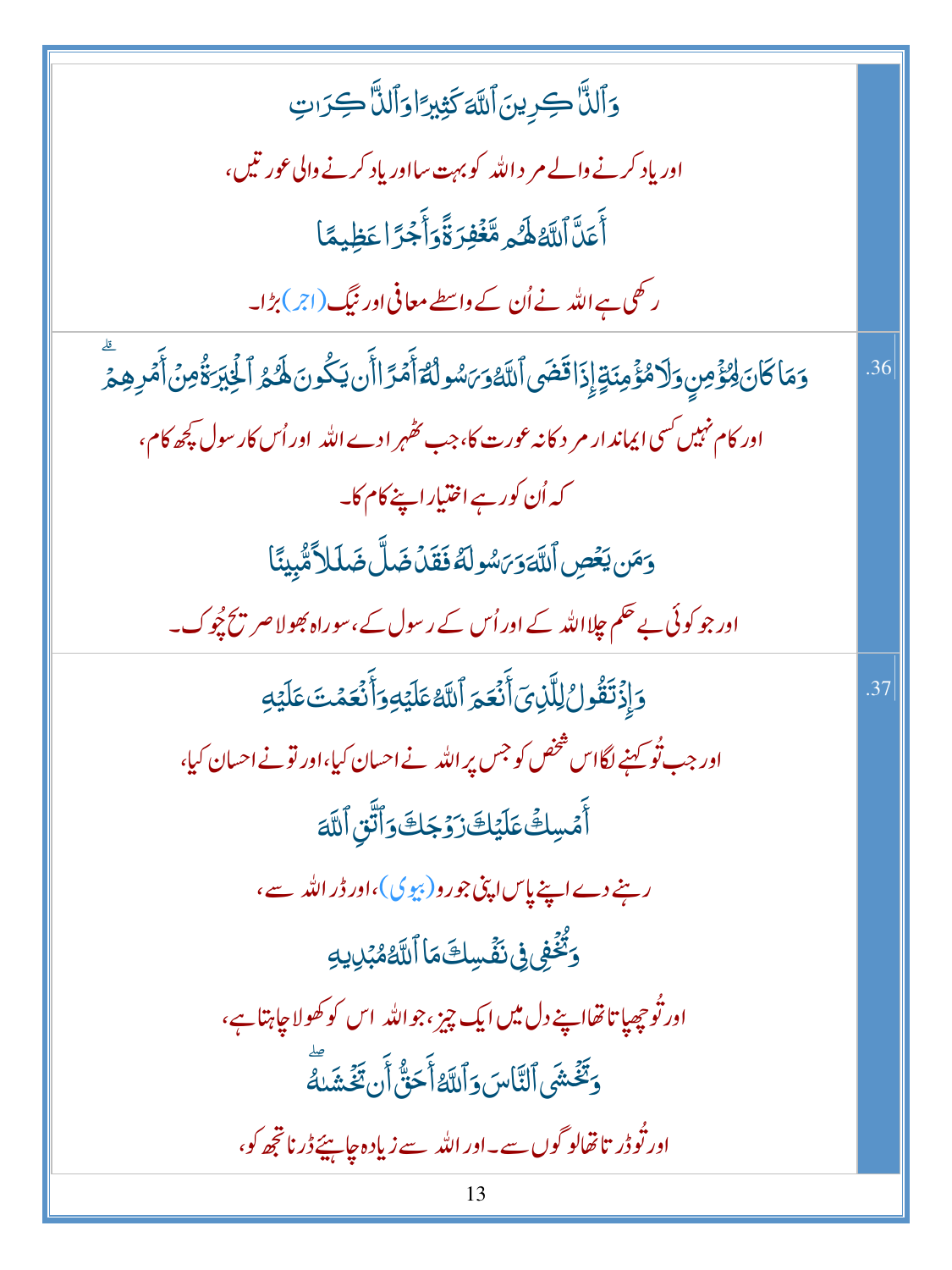فَلَمَّاقَضَىٰ زَيۡلٌ مِّنۡہَادَطَرَٓاٰزَوَّجۡنَکَهَالِکَیۡ پھر جب زید تمام کر چکااس عورت سے اپنی غرض، ہم نے وہ تیرے نکاح میں دی، ڶايَكُونَ عَلَى ٱلۡرُّوۡمِنِينَ حَرَجٌۚ فِىٓأَزۡوَاجِ أَدۡعِيَآبِهِمۡ إِذَاقَضَوۡاۡمِنۡهُنَّ وَطَرَآ تا( کہ) نہ رہے سب مسلمانوں پر گناہ نکاح کرلیناجوروٹیں(بیویاں)اپنے لے پالکوں ( منہ بولے بیٹوں) کی، جب وہ تمام کریں اُن سے اپنی غرض۔ وَكَانَ أَمَّرُ ٱللَّهِمَفَّعُولاً اور ہے اللہ کا حکم کرنا۔ مَّاكَانَ عَلَى ٱلنَّبِيِّ مِنۡ حَرَجِ فِيمَافَرَضَ ٱللَّهُ لَهَ .38 نبی پر پچھ مضائقہ نہیں اس بات میں، جو کٹھہر ا( فرض کر ) دی اللہ نے اس کے واسطے۔ سُنَّةَ ٱللَّهِ فِي ٱلَّذِينَ خَلَوۡ أَمِن قَبَٰلُ دستور رہاہے اللہ کاان لو گوں (انبیاء) میں جو گزرے پہلے۔ وَكَانَ أَمَرُ ٱللَّهِ قَدَىَّ امَّقَدُوعَا اور ہے <sup>حک</sup>م اللہ کامقرر ک*ھُہر* چکا( قطعی طے شدہ)۔ ٱلَّذِينَ يُبَلِّغُونَ بِسَلَتِ ٱللَّهِ وَيَخۡشَوۡنَهُوَلَا يَخۡشَوۡنَ أَحَلَآا إِلَّا ٱللَّهَ .39 وہ(انبیاء)جو پہنچاتے ہیں پیغام اللہ کے اور ڈر تے ہیں اس سے ،اور نہیں ڈر تے کسی سے سوااللہ کے۔ **وَكَفَىٰٰبِٱللَّهِحَسِيبًا** اور بس (کافی)ہے اللہ کفایت (محاسبہ) کرنے والا۔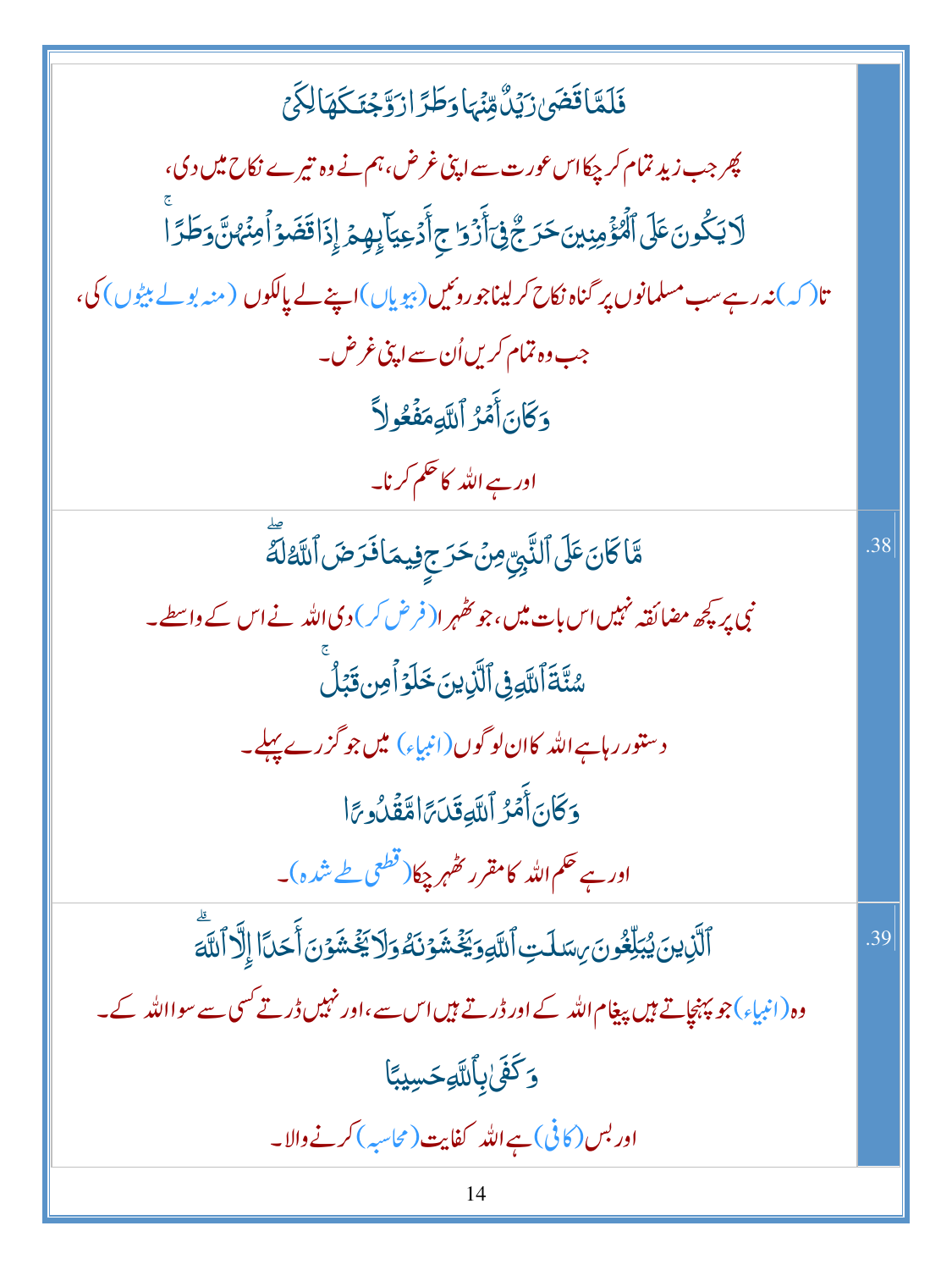| مَّا كَانَ مُحَمَّىٰۢ أَبَاۤ أَحَدٍ مِّن يِّجَالِكُمۡ وَلَكِن يَّاسُولَ ٱللَّٰهِ وَخَاتَمَ ٱلنَّبِيُِّنَّ | .40 |
|-----------------------------------------------------------------------------------------------------------|-----|
| محمہ ؐباپ نہیں کسی کا تمہارے مر دوں میں لیکن رسول ہے اللہ کا،اور مُہرسب نبیوں پر ( خاتم النَّسِین )۔      |     |
| 5كَانَ ٱللَّهْبِكُلِّ شَىْءٍعَلِيمًا                                                                      |     |
| ا <mark>ور ہے اللہ سب چیز جانتا۔</mark>                                                                   |     |
| يٓٲٚێۛؠؖٵٱڷۜڕ۬ؠڹؘۦٙٳڡؘڹ۠ۅٱٳٲۯ۬ػ۠ۯۅٱٳٱڛۜؖٞۏؚڬۘۯٙٳػؿؚڹٵ                                                     | .41 |
| اے ایمان والو! یاد کر داللہ کو بہت سی یاد۔                                                                |     |
| وَسَبِّحُوةُبُكِّرَةًوَأَصِيلاً                                                                           | .42 |
| اور پاکی بولو(تشبیح کر و)اس کی صبح اور شام۔                                                               |     |
| ۿؙۏٱڷؘۜۯؚؽۨؠ۠ڞؘڸۨ۠ؾؘڶؽٙػ۠ۮؘؚۏڡؘڷٙؠ۪ػؘۜؾ۠ڡ۠ڶؚؽ۠ڂٛڔؚڿػ۠ۄڡؚۨٚڹٱڶڟ۠ۨڵڡٮؾؚٳ۪ڶٙ۩ڶٮٚ۠ۛۄؚڹؖ                       | .43 |
| وہی ہے جورحمت بھیجتا ہے تم پر،اور اسکے فرشتے( بھی تم پر دعاءر حمت بھیجتے ہیں)                             |     |
| کہ نکالے تم کواند حیر وں سے اُحالے میں۔                                                                   |     |
| وَكَانَ بِٱلۡمُؤۡمِنِينَ مَحِيمًا                                                                         |     |
| اور ہے ایمان والوں پر مہر بان۔                                                                            |     |
| تَجِيَّتُهُمْ يَوْمَ يَلْقَوْنَهُ سَلَمٌ                                                                  | .44 |
| ڈعااُن کی، جس دن اُس سے ملیں گے ،سلام ہے۔                                                                 |     |
| وَأَعَلَّكَمُ فَأَجْرًا كَرِيمًا                                                                          |     |
| اور رکھاہے اُن کے داسطے نیگ (اجر)عزت کا۔                                                                  |     |
| 15                                                                                                        |     |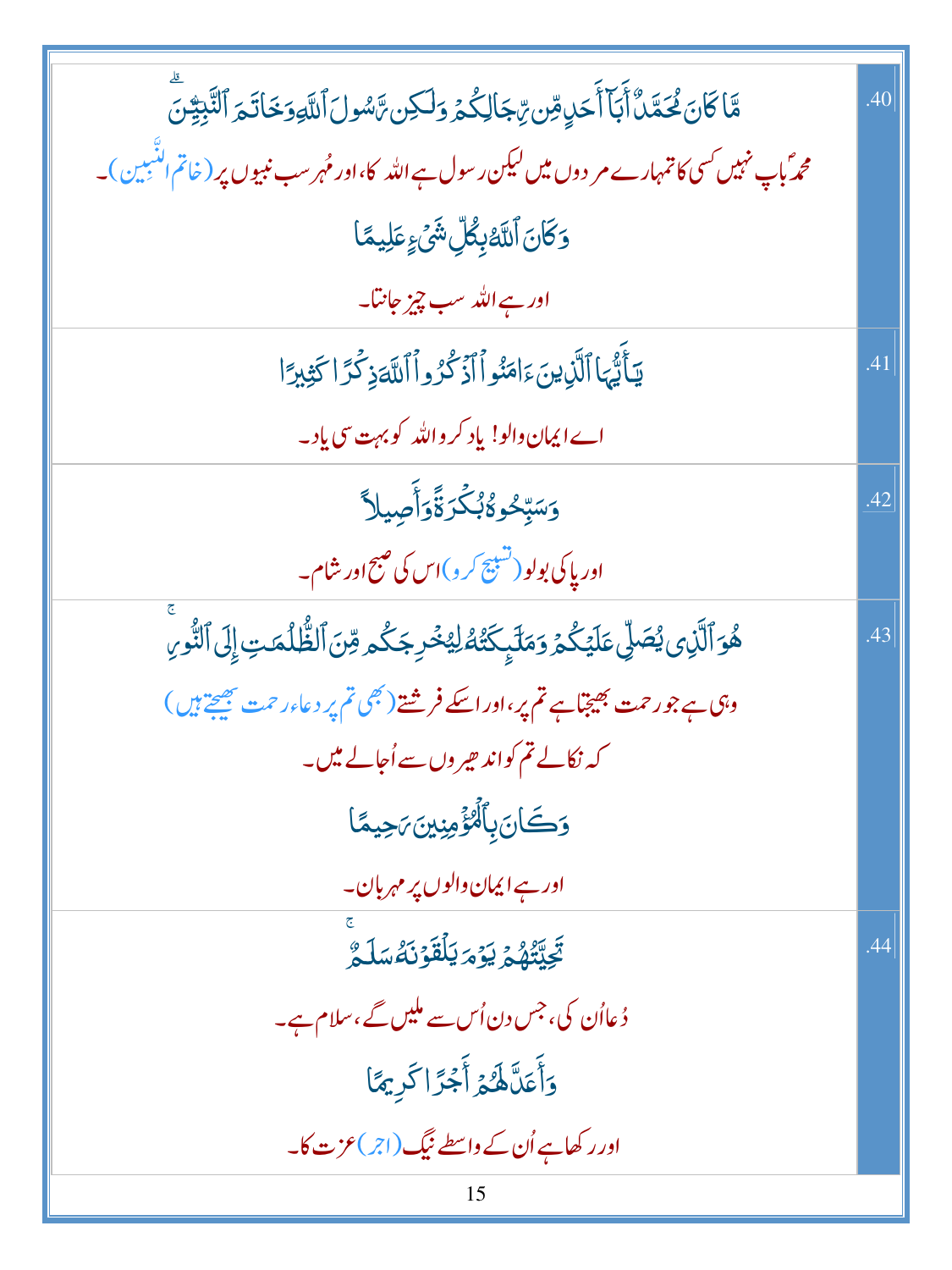| ؾٲۜؾ۠ؠؘٵٱڶڹَّؿ۠ٳؚڹۜ۠ٵۧ <i>ٲٙؽ</i> ؘڛؘڶ <i>ڎٙ</i> ڬۺؘۿٟڽٲٳۏۿڹۺ۠ۯٙٳۏٮؘۯؚؠۯٵ                                           | .45 |
|---------------------------------------------------------------------------------------------------------------------|-----|
| اے نبی! ہم نے تجھ کو بھیجا بتانے والا اور خوشی سنانے والا،اور ڈرانے والا اور بلانے والا۔                            |     |
| <u>و</u> َدَاعِيًا إِلَى ٱللَّهِبِإِذَٰنِهِۦوَسِرَاجًامُّنِيرًا                                                     | .46 |
| اللہ کی طرف اس کے حکم سے اور چراغ چمکتا۔                                                                            |     |
| وَبَشِّرِ ٱلۡۡوَٰٓمِنِينَ بِأَنَّ هُـُم مِّنَ ٱللَّهِ فَضۡلاً كَبِيرًا                                              | .47 |
| اور خوشی <sub>ش</sub> ناایمان والوں کو کہ ان کو ہے خدا کی طرف سے بڑی بزر گی۔                                        |     |
| <u>و</u> َلاَتُطِعِ ٱلْكَفِرِينَ وَٱلۡنَفِقِينَ وَدَعۡۚ أَذَلهُمۡ وَتَوَكَّلۡ عَلَى ٱللَّهِ                         | .48 |
| اور کہانہ مان منگر وں کااور دغابازوں کا،اور چھوڑ دے ان کو سانا،اور بھر وساکر اللہ پر۔                               |     |
| <u>وَكَفَىٰ بِٱللَّهِوَكِي</u> لاً                                                                                  |     |
| اور اللہ بس (کافی)ہے کام بنانے والا۔                                                                                |     |
| يَأَيُّهَا ٱلَّذِينَ ءَامَنُوَأَإِذَا نَكَحُتُمُ ٱلۡمُؤۡمِنَتِ ثُمَّ طَلَّقَتُمُوهُنَّ مِن قَبۡلِ أَن تَمَسُّوهُنَّ | .49 |
| اے ایمان دالو! جب تم نکاح کر ومسلمان عور توں کو، پھر ان کو چھوڑو، پہلے اس سے کہ ہاتھ لگاؤان کو،                     |     |
| ڣؘمَالكُمۡ عَلَيۡهِنَّۚ مِنۡ عِلَّةٍتَعۡتَلُّونَـٓ)                                                                 |     |
| سواُن پر حق نہیں تمہاراعدؓت میں بیٹھنا، کہ گنتی پوری کر واؤ۔                                                        |     |
| <b>فَمَتِّعُوهُنَّ وَسَرِّحُوهُنَّ</b> سَرَ احًا <b>جَ</b> مِيلاً                                                   |     |
| سودوان کو کچھ فائدہ <b>اور رخصت کرو جلی طر</b> ح 7۔                                                                 |     |
| 16                                                                                                                  |     |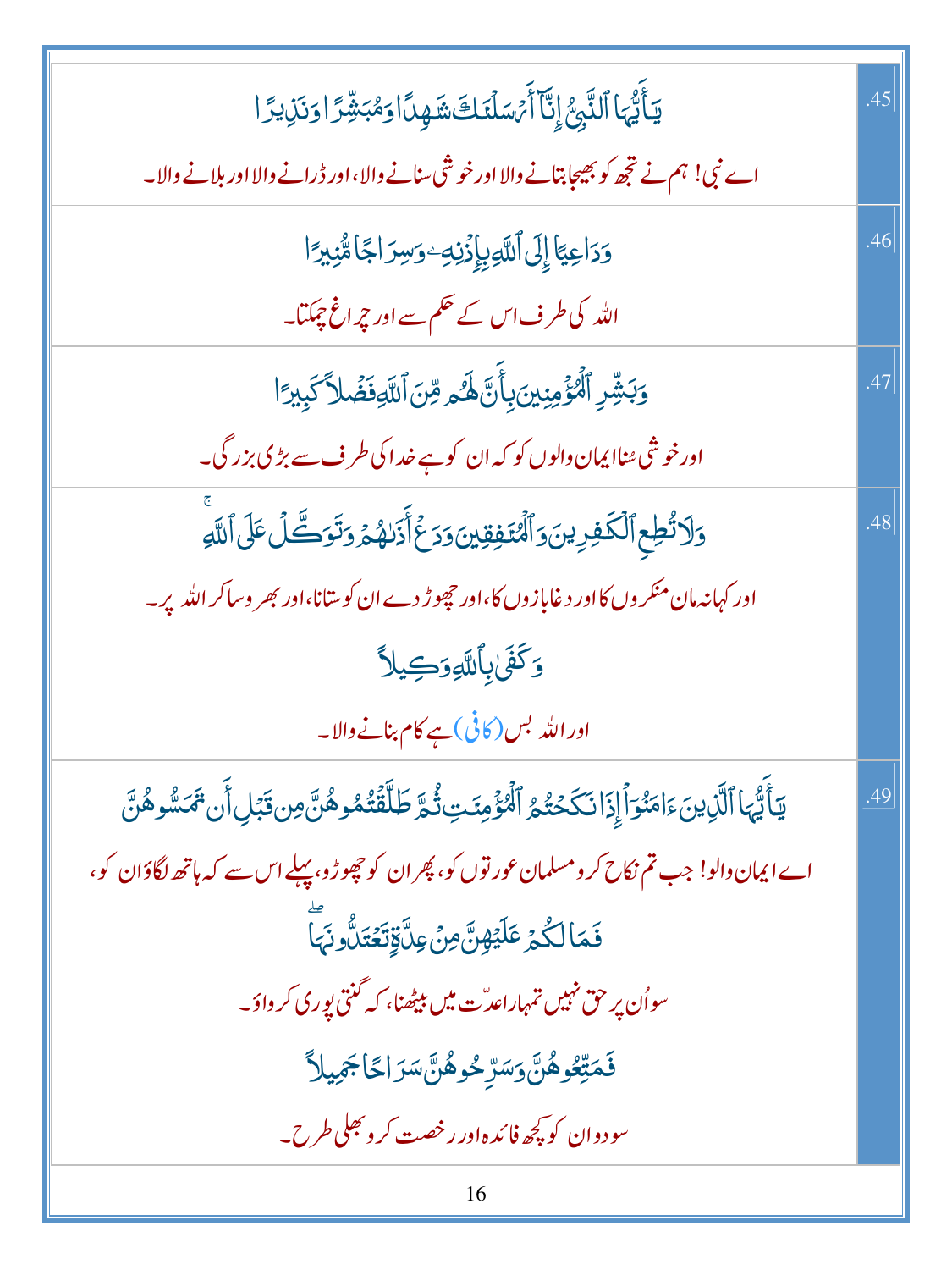يَأَيُّهَا ٱلنَّبِنُّ إِنَّآ أَحۡلَلۡنَالَكَ أَزۡوَاجَكَ ٱلَّتِىٓءَاتَيۡتَ أُجُو رَهُنَّ اے نبی! ہم نے حلال رکھیں تجھ کو تمہاری عور تیں جنکے مہر تو دے چکا، وَمَامَلَكَتْ يَجِينُكَ فِيَّا أَفَاءَ ٱللَّهُ عَلَيْكَ اور جومال ہو تیرے ہاتھ کا(لونڈیاں)اور جو ہاتھ لگادے تجھ کواللہ، <u>وَبَنَاتِ عَمِّكَ وَبَنَاتِ عَمَّتِكَ وَبَنَاتِ خَالِكَ وَبَنَاتِ خَلَتِكَ ٱلَّتِي هَاجَزْنَ مَعَكَ</u> اور تیرے چچاکی بیڈیاں اور پھوپھیوں کی بیڈیاں،اور تیرے ماموں کی بیڈیاں،اور خالاؤں کی بیڈیاں جنہوں نے وطن حچوڑا(ہجرت کی) تیرے ساتھ، وَٱمۡرَ أَةَّقُوَّمِنَةً إِن وَهَبَتۡ نَفۡسَهَالِلنَّبِىِّ إِنۡ أَىَادَٱلنَّبِىُّ أَن يَسۡتَنكِحَهَا اور جو کوئی عورت ہو مسلمان،اگر بخشے (ہیہ کرے)اپنی جان نبی کو،اگر نبی جاہے کہ اسکو نکاح میں لے۔ خَالِصَةًلَّكَ مِن دُونِ ٱلْمُؤْمِنِينَ (بہ رعایت)نری تخجی کو،سواسب مسلمانوں کے۔ *ۊۜۮ*ؘعَلِمۡنَامَافَرَضۡنَاعَلَيۡهِمۡۚ فِىٓأَزۡوَاجِهِمۡ وَمَامَلَكَتۡۚ أَيۡمَنُهُمۡ لِكَيۡلَايَكُونَعَلَيۡكَخَرَجؓ ہم کو معلوم ہے،جو کٹھہرادیاہم نے اُن پر ان کی عور توں میں،اور ان کے ہاتھ کے مال(لو نڈیوں) میں، (تھے اس سے مستثنٰی کر دیا) تا( کہ) نہ **رہے تج**ھ پر تنگی۔ دَكَانَ أَللَّهُ غَفُوحًا سَّجِيعًا اور ہے اللہ بخشنے والامہربان۔

.50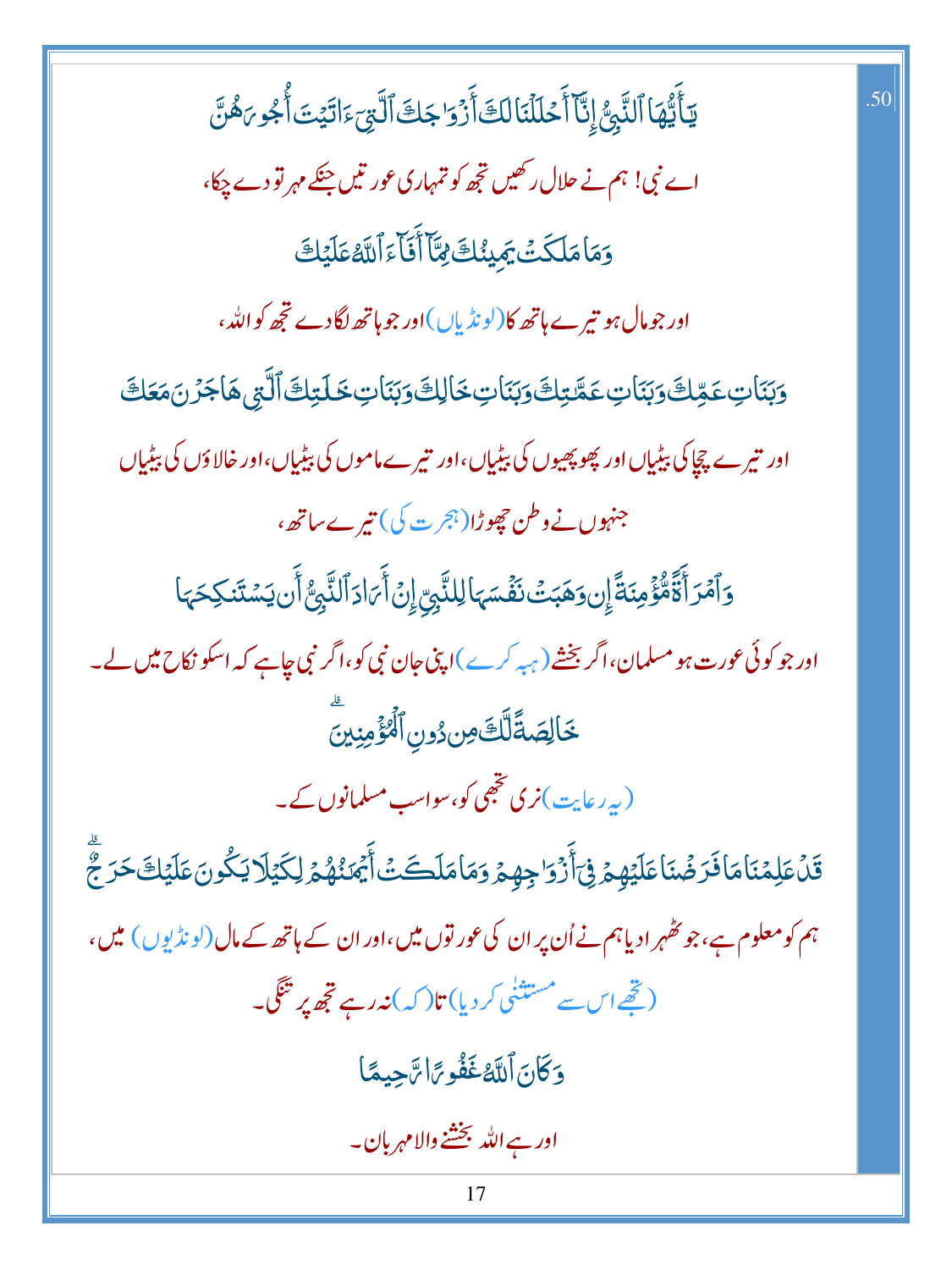| ڐؙ <i>ۯ۬</i> ۑؚٙڡؘڹڗٙۺؘٲۦ۠ڡؚڹؙ <sub>ٛ؇</sub> ؾۜٞ <sub>ٷ</sub> ڰ۠ۅؚؠٙٳ۪ڶؽٙڬؘڡؘڹڗٙۺؘٲؖۦ۠                                       | .51 |
|------------------------------------------------------------------------------------------------------------------------------|-----|
| (تجھ کواختیار ہے ) پیچھے(خود سے الگ)ر کھ دے <b>ت</b> وجسکو چاہے ان <b>می</b> ں،اور حک <sub>م</sub> ر دے اپنے پاس جس کو چاہے، |     |
| وَمَنِ ٱبۡتَغَيۡتَ لِٱلۡنَ عَزَلۡتَ فَلَا جُنَاحَ عَلَيۡكَ                                                                   |     |
| اور جس کو جی چاہے تیر ا( پاس بلالو )ان میں سے جو کنارے (الگ ) کر دی تھیں، تو کچھ گناہ نہیں تجھ پر۔                           |     |
| ۮ <sup>ؘٳ</sup> ڸڬٲۨٛۮٙۏ۬ۜٲٲؘڹ <b>ؾؘقؘ</b> ؘڗٞٳٲؘڠێٛؠؙٛ؈ۜٞۏڶٲڲؘۯڹ؋ؾۯۻؽڹ؞ؚٙڡؘٵۧٵڷؽؘؾؘۿؙڹؖڂڴڵؗۿڹۨٙ                             |     |
| اس میں لگتاہے کہ ٹھنڈ کی رہیں آئکھیں اُنگی،اور غم نہ کھائیں اور راضی رہیں اس پر جو تونے دیاساریاں (سب)۔                      |     |
| <u>وَ</u> ٱللَّٰهُ يَعۡلَمُ مَافِیۡ قُلُوبِکُمۡ                                                                              |     |
| اور اللہ جانتاہے جو تمہارے دلوں میں ہے۔                                                                                      |     |
| وَكَانَ اللَّهُ عَلِيمًا حَلِيمًا                                                                                            |     |
| اور ہے اللہ سب حانتا تخل والا۔                                                                                               |     |
| ڶۜؖٲڮٵۨ۠ڶڮٙٵؘڶڹِۨڛؘٳۜۦؚ۠ۻؙڹؘۼڷۏڶۜٲٲؘڹؾؘڹڷڶڹؚؠڽؖ؈ڷٲؘڎؘۏڂڿ                                                                     | .52 |
| حلال نہیں تجھ کوعور تیں اس پیچھے،اور نہ ہیے کہ اُن کے بد لے اور کرے عور تیں،                                                 |     |
| <u>و</u> َلَوۡ أَعۡجَبَكَ حُسۡنُهُنَّۚ إِلَّا مَامَلَكَتۡ يَمِينُكَ                                                          |     |
| اگر چہ خوشی(اچھی) لگے تجھ کواُن کی صورت، مگر جومال ہو تیرے ہاتھ کا۔                                                          |     |
| <u>و</u> َكَانَ ٱللَّهُ عَلَىٰ كُلِّ شَيْءٍ تَّقِيبًا                                                                        |     |
| اور ہے اللہ ہر چیز پر نگہبان۔                                                                                                |     |
| 18                                                                                                                           |     |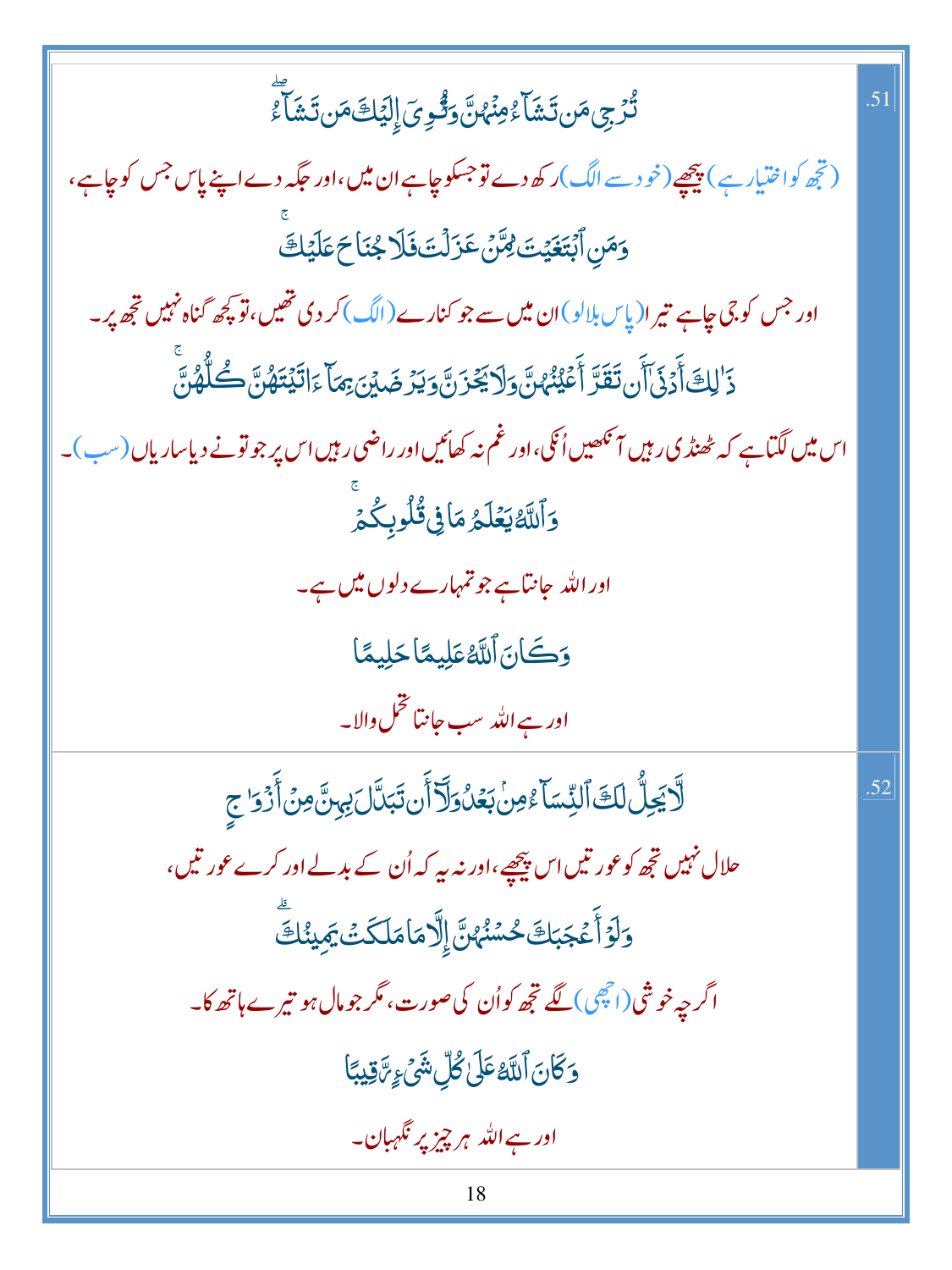| يَأَيُّهَا ٱلَّذِينَءَامَنُواْ                                                                                | .53 |
|---------------------------------------------------------------------------------------------------------------|-----|
| اے ایمان دالو!                                                                                                |     |
| لَاتَنَخُلُواًبُيُوتَ ٱلنَّبِيِّ إِلَّآ أَن يُؤْذَنَ لَكُمۡ إِلَىٰ طَعَامٍ غَبۡرَ نَظِرِينَ إِنَّنَهُ         |     |
| مت جاؤگھر وں میں نبی کے، مگر جو تم کو حکم ہو کھانے کے واسطے، نہ راہ دیکھتے اسکے پکنے کی،                      |     |
| 5لكِنْ إِذَادُعِيتُمَ فَأَدْخُلُواً                                                                           |     |
| لىكن جب بلائے تب جاؤ،                                                                                         |     |
| فَإِذَاطَعِمۡتُمۡ فَأَنتَشِرُواۡوَلَامُسۡقَنِسِينَ لِحَيَايِثٍ                                                |     |
| چر جب کھاچکو، تو آپ آپ کو چلے جاؤ،اور نہ آپس میں جی لگاتے باتوں میں۔                                          |     |
| ٳۣڹۜٞۮؘڶؚػؙۮؘؚۛٮػؘٳڹؽ۠ۏ۫ٛۯؚۑٱڶڹَّۑۣٞ؋ؘؾۺؾؘڂٟۦڡؚڹڴۛؽٙۨۄؘٲڷڐڟڶٲؾۺؾؘڂٟۦڡؚڹٲڂؙۘۊۨۨ                                |     |
| اس بات سے تمہاری نکلیف تھی پیغمبر کو، پھر تم سے شر م کر تا،اور اللہ شر م نہیں کر تاٹھیک بات بتانے میں۔        |     |
| وَإِذَاسَأَلَّتُمُوهُنَّ مَتَعًافَسَّلُوهُنَّ مِن وَىَ آءِحِجَابٍ                                             |     |
| اور جب مانگنے جاؤ بیبیوں سے کچھ چیز کام کی، تومانگ لوپر دے کے باہر سے۔                                        |     |
| ذَٰلِكُمۡ أَطۡهَرُ لِقُلُوبِكُمۡ وَقُلُوبِهِنَّ                                                               |     |
| اس میں خوب ستھر ائی ہے تمہارے دل کو،اور ان کے دل کو۔                                                          |     |
| وَمَاكَانَ لَكُمۡ أَن تُؤۡذُواۡ ٱِسَّولَ ٱللَّهِ وَلَّاۤ أَن تَنكِحُوَٱ أَزۡ وَاجَهُ مِنۡ بَعۡلِهِ ۖ أَبَدَاۚ |     |
| اور تم کو نہیں پہنچیآ کہ تکلیف دواللہ کے رسول کو،اور نہ ہیہ کہ نکاح کر واسکی عور توں کواسکے پیچھپے کبھی۔      |     |
|                                                                                                               |     |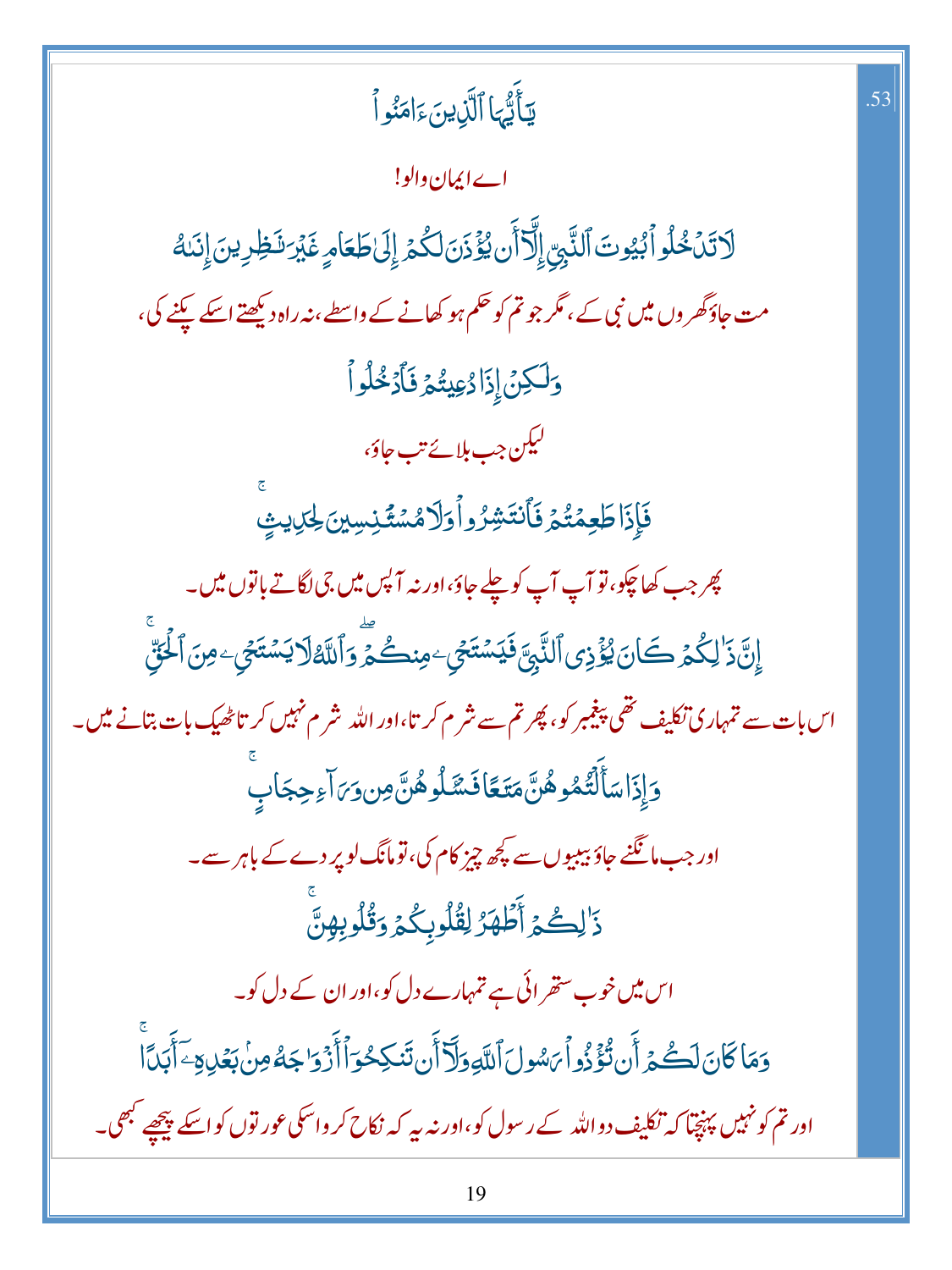| إِنَّ ذَٰ لِكُمۡ كَانَ عِندَ ٱللَّهِ عَظِيمًا                                               |     |
|---------------------------------------------------------------------------------------------|-----|
| البتہ بیہ بات تمہاری اللہ کے ہاں بڑا گناہ ہے۔                                               |     |
| ٳؚڹڗ۠ڹڹۯؗۏٲۺؘڲۣٙٵٲۧۏػۛڂؘڡٛۏػۏؘٳؚڹؖٱڷڶ؋ػڶڹۛۨۑؚڴڵؚۺؘٛۦٟۼڸۑڡٙٵ                                 | .54 |
| اگر کھول کر کہو تم کسی چیز کو، یااس کو چھپاؤسواللہ ہے ہر چیز جانتا۔                         |     |
| ڷۜڒڿڹؘٳڂڡؘڶؽ <sub>ؖ</sub> ڹڽٞ؋ۣۦٙٳڮٳۧؠٟڹۜۥۏڗؘڐٲٛڹؘٵۧؠٟ؈ۨ                                    | .55 |
| گناہ نہیں ان عور توں کو سامنے ہونے کا اپنے باپوں سے اور نہ اپنے بیٹوں سے ،                  |     |
| <u>و</u> َلَّا إِخْوَا نِبِنَّ وَلَآ أَبُنَآءِ إِخْوَا نِبِنَّ وَلَآ أَبُنَآءِ أَخَوَاقِشَّ |     |
| اور نہ اپنے بھائیوں سے اور نہ اپنے بھائی کے بیٹوں سے،اور نہ اپنے بہن کے بیٹوں سے،           |     |
| <u>وَلَانِ</u> سَآبِهِنَّ وَلَامَا مَلَكَتۡ أَيۡمَنۡهُمْنَّ                                 |     |
| اور نہ اپنی عور توں سے،اور نہ اپنے ہاتھ کے مال سے،                                          |     |
| وَٱتَّقِينَ ٱللَّهَ                                                                         |     |
| اور ڈر ٹی رہواللہ سے۔                                                                       |     |
| ٳۣڹؖٞٲڷڶٲػؘٲڹؘڠٙڶۣٙڴۨڵۣۺۘۨٛؽٙۦٟۺؘۿٟۑۮٲٳ                                                     |     |
| بیشک اللہ کے سامنے ہے ہر چیز۔                                                               |     |
| إِنَّ اللَّهَ وَمَلَّبِكَتَهُ يُصَلُّونَ عَلَى ٱلنَّبِيِّ                                   | .56 |
| اللہ اوراس کے فرشتےر حمت بھیجے ہیں رسول پر۔                                                 |     |
| 20                                                                                          |     |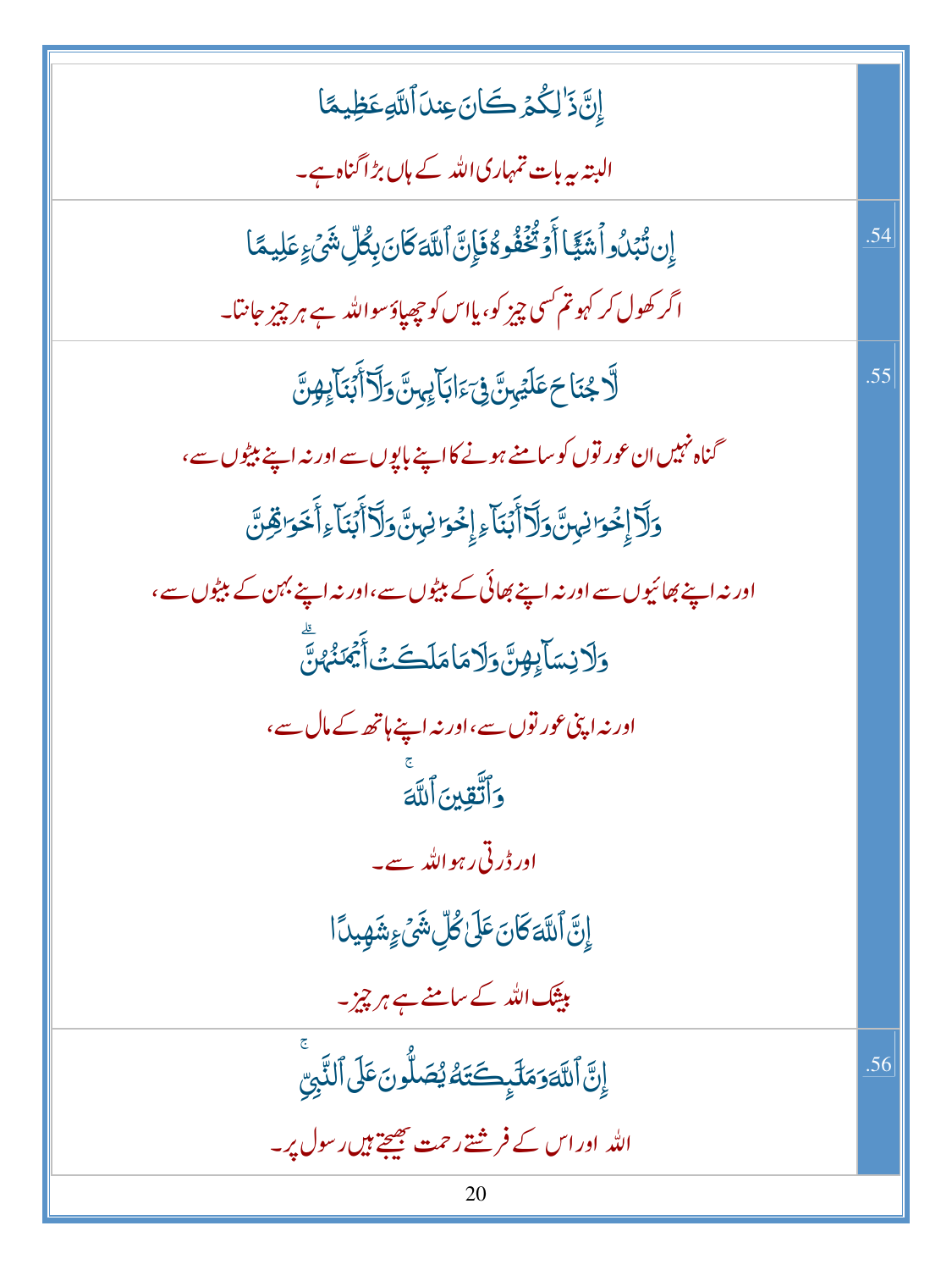| يٓ أَيُّهَا ٱلَّذِينَ ءَامَنُواۡ صَلُّواۡ عَلَيۡهِ وَسَلِّمُواۡ تَسۡلِيمَا                                                   |     |
|------------------------------------------------------------------------------------------------------------------------------|-----|
| اے ایمان والو! رحمت نجیجواس پر،اور سلام نجیجوسلام کہہ کر۔                                                                    |     |
| إِنَّ ٱلَّذِينَ يُؤَذُونَ ٱللَّهَ وَىَسُولَهُ لَعَنَهُمُ ٱللَّهُ فِى ٱلدُّنۡيَا وَٱلۡأَخِرَةِ                                | .57 |
| جولوگ ستاتے ہیں اللہ کواور اس کے رسول کو،ان کو پھٹکارااللہ نے دنیامیں اور آخرت میں،                                          |     |
| <u>و</u> َأَعَلَّكُمُ مَنَابًا مُّهِينًا                                                                                     |     |
| اور ر <sup>کھ</sup> ی ہے ان کے واسطے ذلّت کی مار۔                                                                            |     |
| وَٱلَّذِينَ يُؤُذُونَ ٱلْمُؤْمِنِينَ وَٱلْمُؤْمِنَتِ بِغَبْرِ مَا ٱكْتَسَبُو أَفَقَلِ ٱحْتَمَلُو أَبْهُتَنَا وَإِثْمَاشِينَا | .58 |
| اور جولوگ تہمت لگاتے ہیں مسلمان مر دوں کو،اور مسلمان عور توں کو، بن کئے کام،                                                 |     |
| تواُٹھایاانہوں نے بوجھ جھوٹ کااور صر پخ گناہ کا۔                                                                             |     |
| <b>ؾ</b> ٲۜؾ۠ؗؠٵٱڶٮٙ۠ <sub>ۜڗؚ</sub> ڽ۠ٷٛڶڵؚڒۢۮؘۯڂٟڂ؈ <i>ٞۏڹ</i> ؘڹؘٳؾڵ۞ۏڹۺٵۧۦؚٲڷۘٮ۠ٛۯٙۄڹؾؽؽۮڹۯؾ؆ڟؽۑڗؾٞۄڹۜ                   | .59 |
| اے نبی! کہہ دے اپنی عور توں کواور اپنی بیٹیوں کواور مسلمان عور توں کو،                                                       |     |
| نیچی ا <sub>ٹ</sub> کالیں اپنے اُوپر تھوڑی سی اپنی جادریں۔                                                                   |     |
| ؚ<br>ۮ <sup>ٚ</sup> ڶڸڰٲۨۮؘۏؘٚٲؘۜڽؠ۠ <i>ۼ</i> ۘۯۏۘ۬ڹؘڣؘڵٳؠ۠ۯؙۮؘؽۨڹؖ                                                          |     |
| اس میں لگتاہے کہ بہچانی پڑیں،توکوئی نہ سائے۔                                                                                 |     |
| وَكَانَ ٱللَّهُ غَفُوحًا تَهْجِيهًا                                                                                          |     |
| اور ہے اللہ بخشنے والا مہربان۔                                                                                               |     |
| 21                                                                                                                           |     |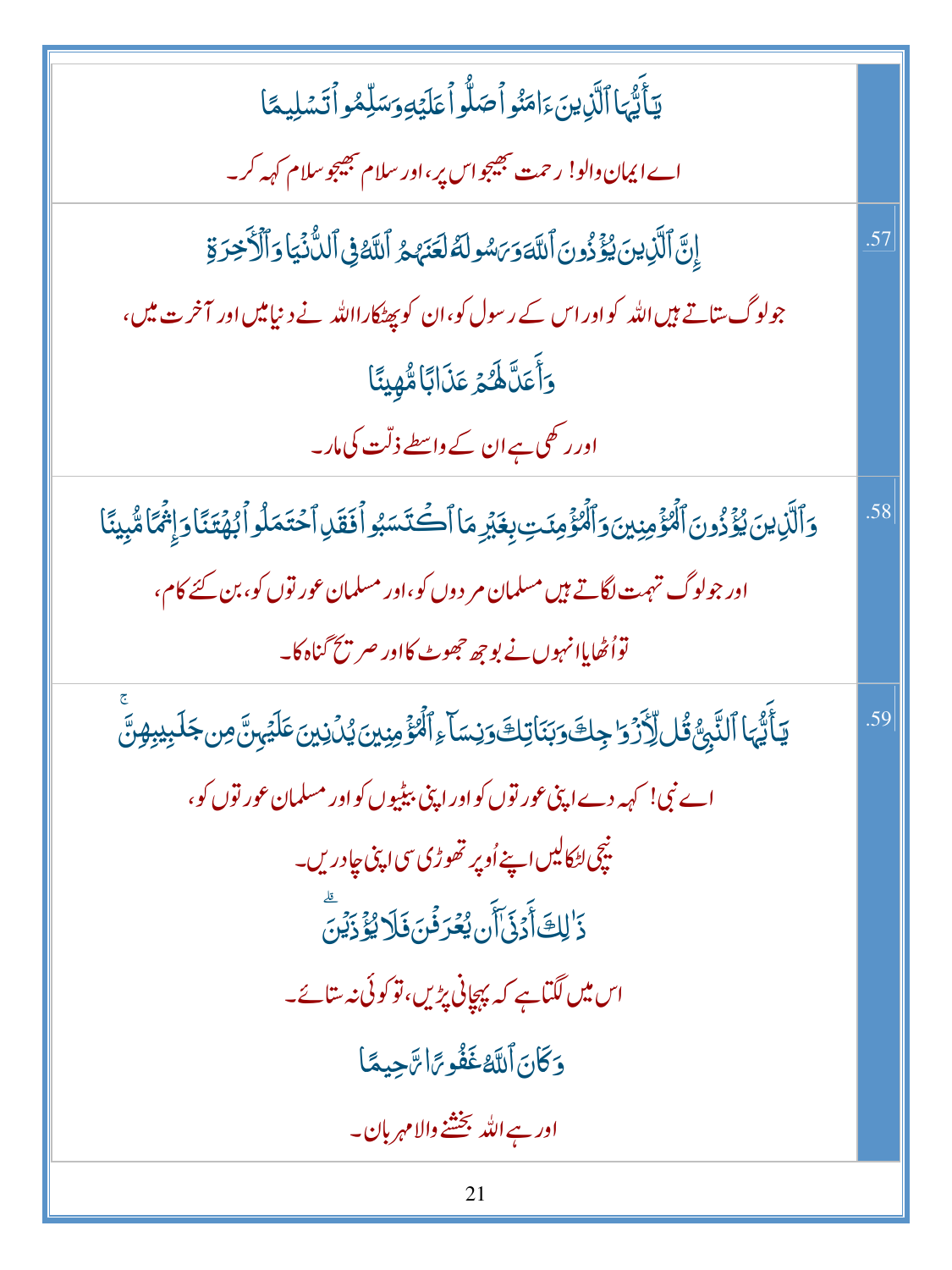| ڵؖؠؚؚ۠ڹڷؖؽٙ يَنتَهِٱلۡٱنۡۖٛٷڟٞۏڹؘۏٱڶؖڷؘۣڹڹ؋ۣٮ۠ٛڐ۠ڵۏؠؚۿؚؚۄڡۗ۠ڒٙڞ۠؋ٱڶٞۘٛۮؙڒڿؚڡ۠ٛۏڹ؋ۣٲڶؖٲۑٳۑڹؘڐؚڶٮ۠ٞۼۡڔؚؾٚڶڰؘڹؚۿؚؽٙ | .60 |
|------------------------------------------------------------------------------------------------------------------|-----|
| مبھی بازنہ آئے منافق،اور جن کے دل میں روگ ہے،اور حجھوٹ اڑانے والے مدینے میں،                                     |     |
| توہم لگادیں گے اُن کے پیچھے،                                                                                     |     |
| ثُمَّ لَايُجَادِهُونَكَ فِيهَا إِلَّا قَلِيلاً                                                                   |     |
| پھر نہ رہنے پائیں گے تیرے ساتھ اس شہر میں مگر تھوڑے د نوں۔                                                       |     |
| مَلَّعُونِينَ                                                                                                    | .61 |
| پھٹکارے ہوئے۔                                                                                                    |     |
| ٲٛؽؘۣٮؘمَاتُۢڤؚڤؙۏۘٲٲؙٚڿؚۯؙۅٲۏ <i>ٙ</i> ؙٙۊ۠ؾؚۨڶۏٱؾٙڦؘؾؚۑڵٲ                                                      |     |
| جہاں پائے گئے پکڑے گئے اور مارے گئے جان سے۔                                                                      |     |
| سُنَّةَ ٱللَّهِ فِى ٱلَّذِينَ خَلَوَ ٱ مِن قَبَلَ                                                                | .62 |
| د ستور پڑاہوااللہ کا،اُن لو گوں میں جو آگے ہوچکے ہیں۔                                                            |     |
| <u>وَلَن تَجِى</u> َ لِسُنَّةِ ٱللَّهِ تَبۡلِ يِلاَّ                                                             |     |
| اور ٹونہ دیکھے گااللہ کی چال (سن <sup>ے</sup> )بدلتی۔                                                            |     |
| يَسَّلُكَ ٱلتَّاسُ عَنِ ٱلسَّاعَةِ                                                                               | .63 |
| لوگ ب <u>و چھتے</u> ہیں تجھ سے قیامت کو۔                                                                         |     |
| قُلْ إِنَّمَا عِلْمُهَا عِندَ ٱللَّهِ                                                                            |     |
| ٹو <sub>ک</sub> ہہ،اس کی خبر ہے اللہ ہی پاس۔                                                                     |     |
| 22                                                                                                               |     |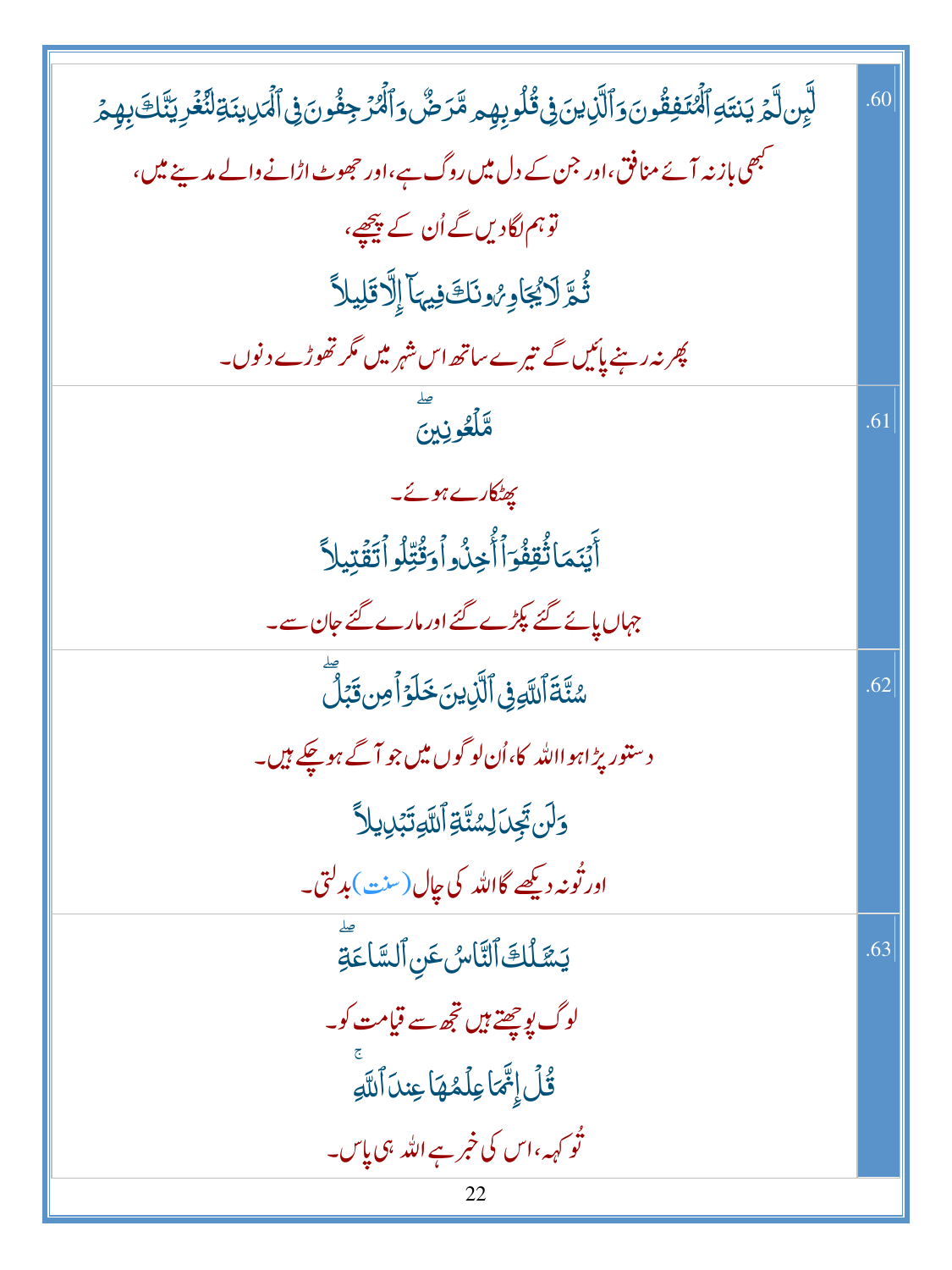| وَمَايُدۡ بِالشَّاقَالَ ٱلسَّاعَةَتَكُونُ قَرِيبًا                                                   |     |
|------------------------------------------------------------------------------------------------------|-----|
| اور ٹو کیاجانے،شاید وہ گھڑی پاس ہی ہو۔                                                               |     |
| إِنَّ اللَّهَ لَعَنَ ٱلْكَفِرِينَ وَأَعَلَّ لَهُمْ سَعِيرَ ا                                         | .64 |
| بیشک اللہ نے پیٹکاراہےمنکر وں کو،اور رکھی ہے ان کے واسطے د <del>ک</del> تی آگ۔                       |     |
| <u>ػٮڸٳؾڹؘ؋ۣۑؠ</u> ؘٲٲؘڹڐؘؖٲ                                                                         | .65 |
| ر ہاکریں اس میں ہمیشہ۔                                                                               |     |
| لَّايَجِلُونَ وَلِيًّا وَلَا نَصِيرًا                                                                |     |
| نە پائىي كوئى حمايتى نەمد د گار _                                                                    |     |
| يَوۡمَ تُقَلَّبُ وُجُوهُهُمۡ فِى ٱلتَّارِيقُولُونَ                                                   | .66 |
| جس دن اُوندھے ڈالے اُن کے منہ آگ میں، کہیں گے،                                                       |     |
| يَلَيۡتَنَآ أَطَعۡنَا ٱللَّهَوَأَطَعُنَا ٱلرَّسُولَاْ                                                |     |
| حمسی طرح ہم نے کہاماناہو تااللہ کااور کہاماناہو تار سول کا۔                                          |     |
| وَقَالُواْ يَهَّنَاْ إِنَّآ أَطَعُنَاسَادَتَنَاوَكُبَرَ آءَنَا فَأَضَلُّونَا ٱلسَّبِيلَاْ            | .67 |
| اور کہیں گے اے رب!ہم نے کہامانااپنے سر داروں کااپنے بڑوں کا، پھر انہوں نے چوکا( بھُلا) دی ہم سے راہ۔ |     |
| يَبَّنَا ءَاتِهِمْ ضِعُفَيْنِ مِنَ ٱلْعَذَابِ وَٱلْعَنْهُمُ لَعُنَّا كَبِيرًا                        | .68 |
| اے رب! ان کو دے دُونی مار اور پھٹکار اُن کو بڑی پھٹکار۔                                              |     |
| 23                                                                                                   |     |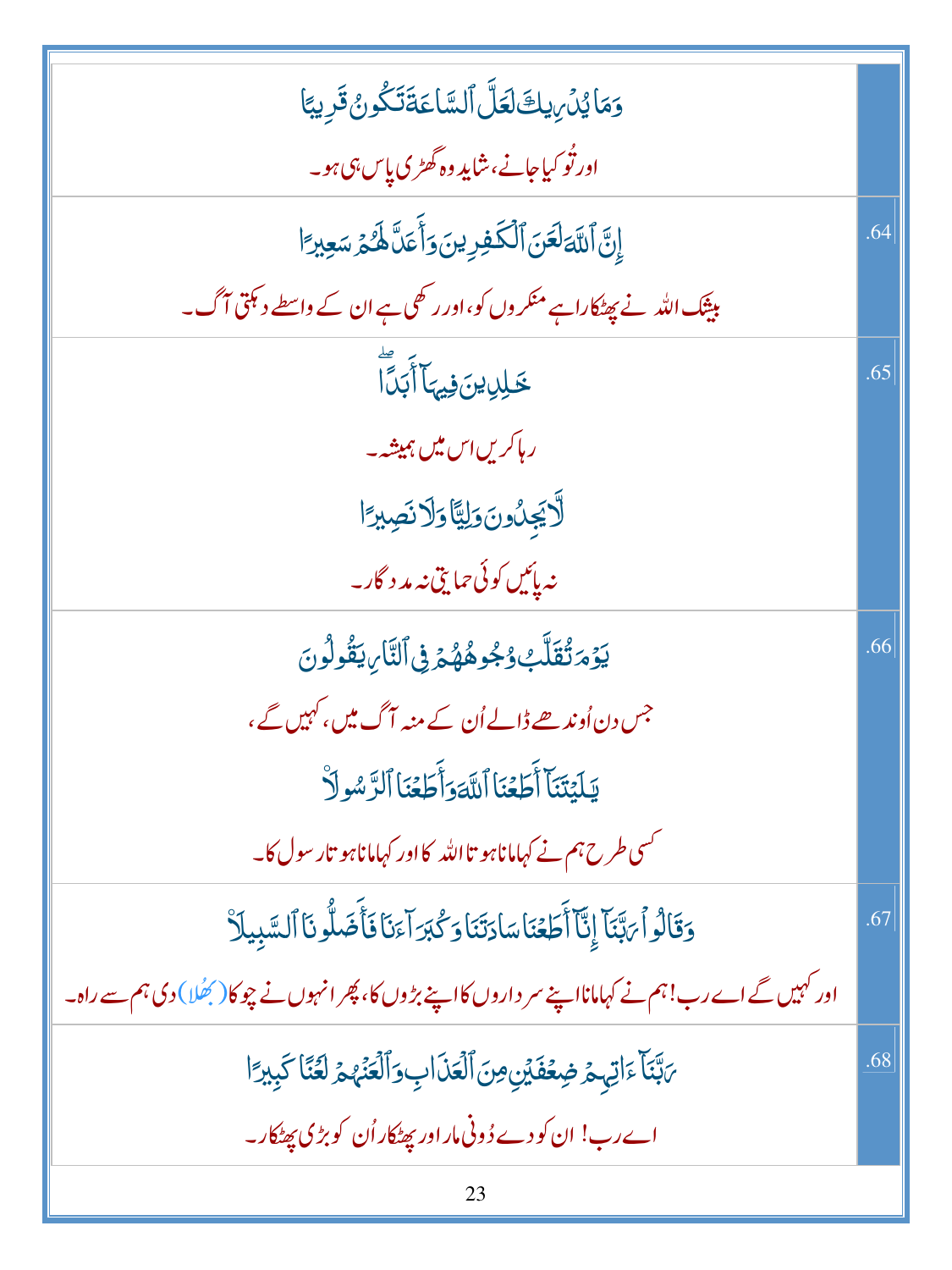| يٓٲٞؾ۠ؠٓٵٱڷۜۯؚؠڹۦؘٳڡؘڹٛۅٱڶٳؾػۏٮؙٛۏٱػٲڷڕؘؠڹۦؘٳۮؘۏٙٱۿۅڛؽڣؘڹڗؘٲٛۼٱڷڐۿ؆ڶۊٲٝ                                                    | .69 |
|----------------------------------------------------------------------------------------------------------------------------|-----|
| اے ایمان دالو! تم مت ہو دیسے، جنہوں نے سایاموسیٰ کو، پھر بے عیب د کھایاانکواللہ نے اُنکے کہنے سے۔                          |     |
| وَكَانَ عِندَ اللَّهِ وَجِيهًا                                                                                             |     |
| اور تھااللہ کے <mark>ہاں آ</mark> بر ورکھتا۔                                                                               |     |
| يَأَيُّهَا ٱلَّذِينَ ءَامَنُواْ ٱتَّقُواْ ٱللَّهَ وَقُولُواْ قَوَلاَّ سَدِيدًا                                             | .70 |
| اے ایمان والو! ڈرتے رہو اللہ سے،اور کہوبات سیدھی۔                                                                          |     |
| ؽ <i>ڞ۫</i> ڸڂٖڷػؙۮؚٲٞۼڡڶػؙۮۄؘؾ <i>ۼ۫ڣۯ</i> ڶػۢۮۥڒٛٮؙ۠ۯڹػۢۮؚؖ                                                              | .71 |
| کہ سنوار دے تم کو تمہارے کام،اور بخشے تم کو تمہارے گناہ۔                                                                   |     |
| وَمَن يُطِع ٱللَّهَوَىَسُولَهُ فَقَلۡ فَازَفَوۡرَاۤ عَظِيمًا                                                               |     |
| اور جو کوئی کیے پر چلااللہ کے اور اُسکے رسول کے اس نے پائی بڑی مر اد <sub>ی</sub>                                          |     |
| إِنَّا عَرَضُنَا ٱلْأَمَانَةَعَلَى ٱلسَّمَوَاتِ وَٱلْأَرْضِ وَٱلْجِبَالِ فَأَبَيْنَ أَن يَحْمِلُنَهَا وَأَشُفَقُنَ مِنْهَا | .72 |
| ہم نے د کھائی امانت آسان کو،اور زمین کواور پہاڑوں کو،                                                                      |     |
| پھر سب نے قبول نہ کیا کہ اس کواٹھائیں اور اس سے ڈر گئے،                                                                    |     |
| وَحَمَلَهَا ٱلْإِنسَنَّ                                                                                                    |     |
| اور اٹھالیااس کوانسان نے۔                                                                                                  |     |
| ٳؚڹَّهُ كَانَ ظَلُومًا جَهُولاً                                                                                            |     |
| ىيە ہے بڑابے ترس نادان۔                                                                                                    |     |
| 24                                                                                                                         |     |